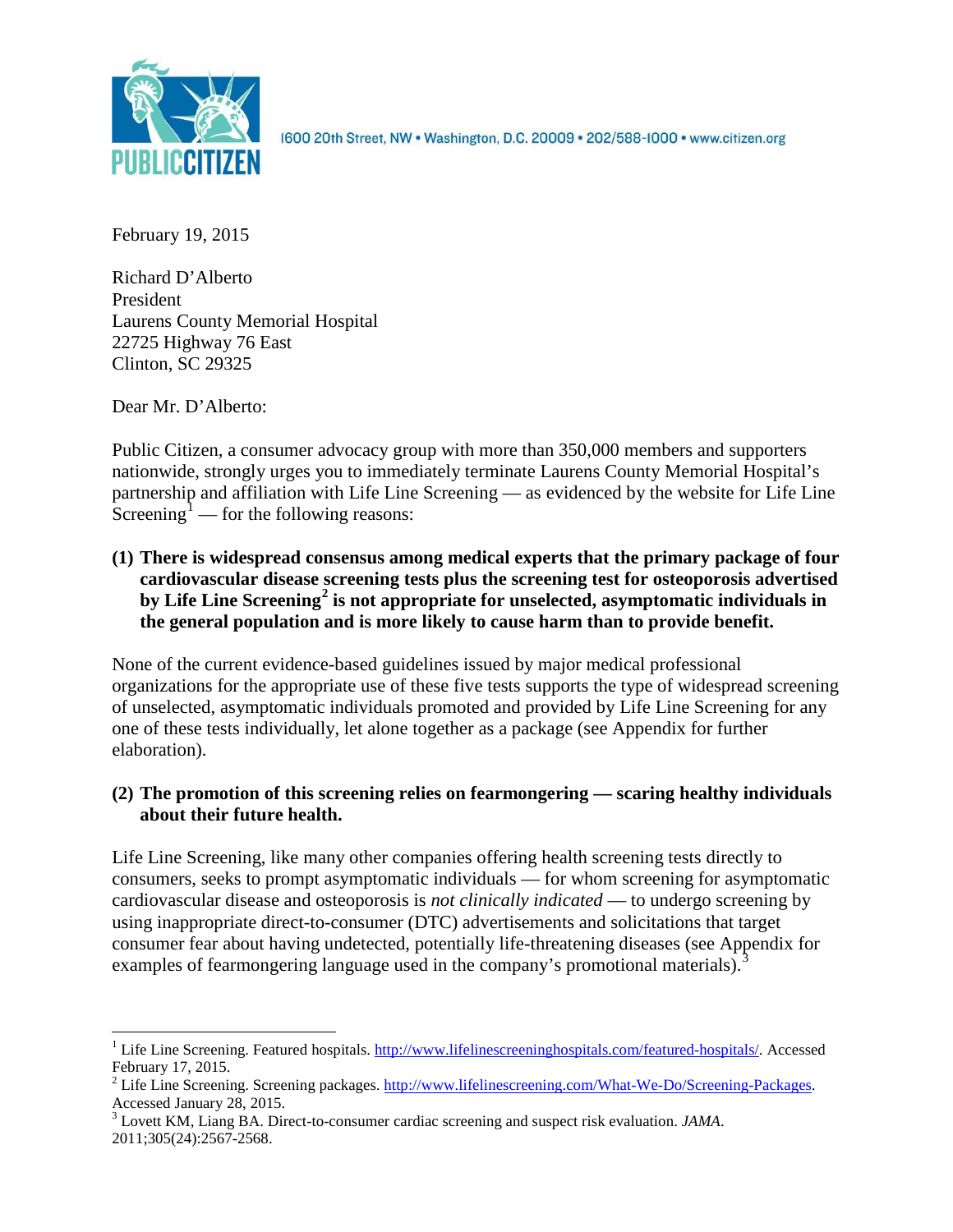#### **(3) For many people, false-positive test results from this screening can lead to unfounded anxiety and additional unnecessary, risky, and costly diagnostic procedures and treatment interventions.**[4](#page-1-0),[5](#page-1-1)

Because this screening is performed broadly on *unselected, predominantly asymptomatic populations* (i.e., those not at significant risk), many people will have false**-**positive test results. False-positive results can cause unfounded anxiety and lead to additional diagnostic procedures and treatments, exposing screened individuals to additional risk of physical harm without providing offsetting benefits.

In addition to physical and psychological harms, false-positive results from medically inappropriate screening tests also cause financial harms to the people screened and to others. Unnecessary costs are borne *directly* by the screened patients/consumers for the initial screening and for some of the unnecessary follow-up testing and treatment interventions. Additionally, *indirect* cost to the broader insured population results from insurance companies passing on the costs of superfluous follow-up testing and treatment via increased premiums.

#### **(4) Screening unselected, asymptomatic people will lead to** *overdiagnosis***, which occurs when individuals are diagnosed with conditions that will never cause symptoms or death.**

Some individuals undergoing inappropriate screening will have certain true-positive abnormal results, leading to the diagnosis of conditions that will never cause symptoms or death, a problem known as overdiagnosis.<sup>[6](#page-1-2)</sup> As with false-positive test results, overdiagnosis leads to unnecessary anxiety and unnecessary medical interventions. For example, imaging tests, such as the ultrasound cardiovascular disease screening tests offered by Life Line Screening, can detect abnormalities that for many people are minor and not destined to ever progress enough to cause symptoms or death; these people cannot benefit from treatment. In fact, they can only be harmed. When healthy people are systematically encouraged to get screened, overdiagnosis and the problems caused by it are made worse.<sup>[7](#page-1-3)</sup>

## **(5) The promotion and provision of this screening is** *unethical***.**

First, it is exploitative for Life Line Screening to profit from the promotion of medically nonbeneficial testing through the use of misleading advertisements and solicitations that play on people's fear. Second, this screening violates the ethical principles of beneficence (the duty to promote good and act in the best interest of the patient and the health of society) and nonmaleficence (the duty to do no harm to patients).<sup>[8](#page-1-4),[9](#page-1-5)</sup> Finally, direct-to-consumer promotional

<span id="page-1-4"></span>2012;157(10):747-748.

<span id="page-1-5"></span><span id="page-1-0"></span><sup>4</sup> Lovett KM, Liang BA. Direct-to-consumer cardiac screening and suspect risk evaluation. *JAMA*.

<span id="page-1-1"></span><sup>2011;305(24):2567-2568.</sup> <sup>5</sup> Perry S. Buyer beware on 'direct-to-consumer' health screenings. March 21, 2012. *MinnPost.*  [http://www.minnpost.com/second-opinion/2012/03/buyer-beware-direct-consumer-health-screenings.](http://www.minnpost.com/second-opinion/2012/03/buyer-beware-direct-consumer-health-screenings) Accessed January 14, 2015.

<span id="page-1-2"></span><sup>6</sup> Welch HG, Schwartz LM, Woloshin S. *Overdiagnosed: Making People Sick in the Pursuit of Health*. 1st ed. Boston, MA: Beacon Press; 2011: at *xiv*.<br><sup>7</sup> *Ibid*. Page 44.<br><sup>8</sup> Wallace EA, Schumann JH, Weinberger SE. Ethics of commercial screening tests. *Ann Intern Med*.

<span id="page-1-3"></span>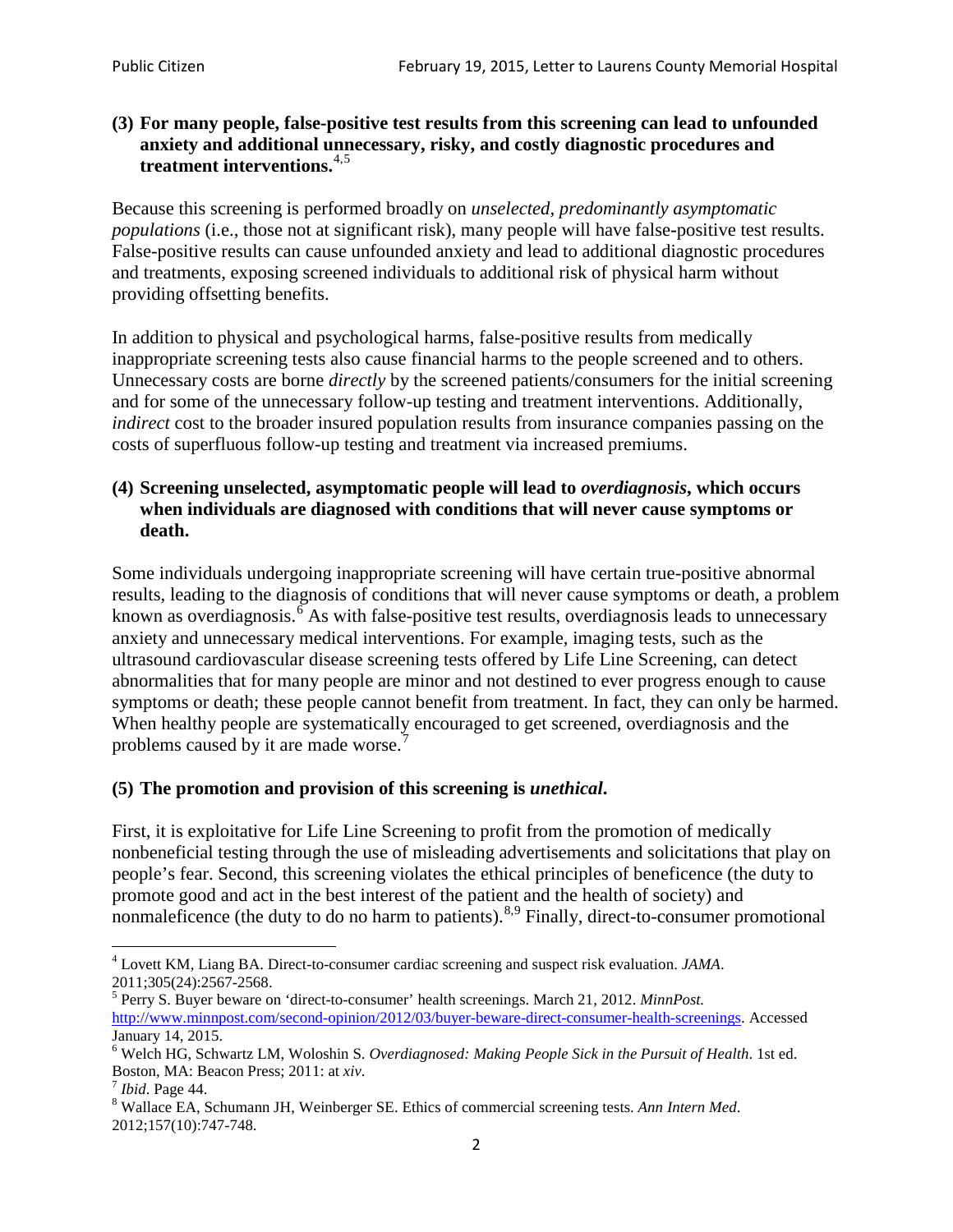materials for screening tests that fail to disclose published guidelines on recommended indications for these tests, as well as the risks of harm, violate the ethical principle of respect for persons and patient autonomy (the duty to protect and foster a patient's free, uncoerced choices). $\frac{10,11}{10,11}$  $\frac{10,11}{10,11}$  $\frac{10,11}{10,11}$  $\frac{10,11}{10,11}$ 

For these reasons, your institution's partnership with Life Line Screening does a great disservice to the community that you serve and adversely impacts public health more broadly. It is therefore imperative that your institution sever its relationship with Life Line Screening and refrain from endorsing the company's heavily promoted, nonselective, community**-**wide cardiovascular disease and osteoporosis screening programs.

Of note, many institutions like yours responded positively to similar requests from Public Citizen. In particular, on June 19, 2014, we wrote letters to 20 hospitals and medical institutions that had partnered with HealthFair, another company that inappropriately promotes similar direct-to-consumer cardiovascular disease screening tests, urging them to immediately sever their relationship with the company. [12](#page-2-2) Fifteen of the 20 institutions have informed either us or representatives of the news media that they have terminated or will be terminating their relationships with HealthFair. Public Citizen applauded these actions.

On August 11, 2014, the *Journal of the American Medical Association* published a Viewpoint article critical of hospital relationships with DTC disease screening companies.<sup>13</sup> The article co-authored by Erik Wallace, M.D., Associate Dean for the Colorado Springs Branch of the University of Colorado School of Medicine; John Schumann, M.D., Interim President, University of Oklahoma-Tulsa; and Steven Weinberger, M.D., Executive Vice President and Chief Executive Officer of the American College of Physicians, the pre**-**eminent national organization of internists — concluded as follows:

If the primary goal of hospitals and DTC screening companies is to improve the health of the populations they serve, then both entities should provide clear and convincing evidence of net benefit with the tests and treatments they offer. Given the controversy over the values and ethics of DTC screening companies and the services they offer, hospitals should clearly and publicly explain their relationships with DTC screening companies, given the lack of evidence to support mass vascular screenings. Hospitals also should justify such relationships transparently or, as Public Citizen suggests, sever such relationships.

Finally, we would also like to call to your attention the fact that on January 22, 2015, Public Citizen requested that the Federal Trade Commission investigate the advertising and promotional

<sup>&</sup>lt;sup>9</sup> Snyder L, American College of Physicians Ethics, Professionalism, and Human Rights Committee. American College of Physicians ethics manual. Sixth edition. Ann Intern Med. 2012;156(1):73-104.

<span id="page-2-0"></span><sup>&</sup>lt;sup>10</sup> Wallace EA, Schumann JH, Weinberger SE. Ethics of commercial screening tests. *Ann Intern Med*. 2012;157(10):747-748.

<span id="page-2-1"></span> $11$  Snyder L, American College of Physicians Ethics, Professionalism, and Human Rights Committee. American College of Physicians ethics manual: Sixth edition. *Ann Intern Med*. 2012;156(1):73-104.<br><sup>12</sup> Public Citizen. Letters to twenty hospitals and medical institutions asking them to end their partnerships with

<span id="page-2-2"></span>HealthFair. [http://www.citizen.org/hrg2206.](http://www.citizen.org/hrg2206) Accessed October 2, 2014.

<span id="page-2-3"></span><sup>13</sup> Wallace EA, Schumann JH, Weinberger SE. Hospital relationships with direct-to-consumer screening companies. *JAMA*. 2014;312(9):891-892. Published online August 11, 2014. doi:10.1001/jama.2014.9500.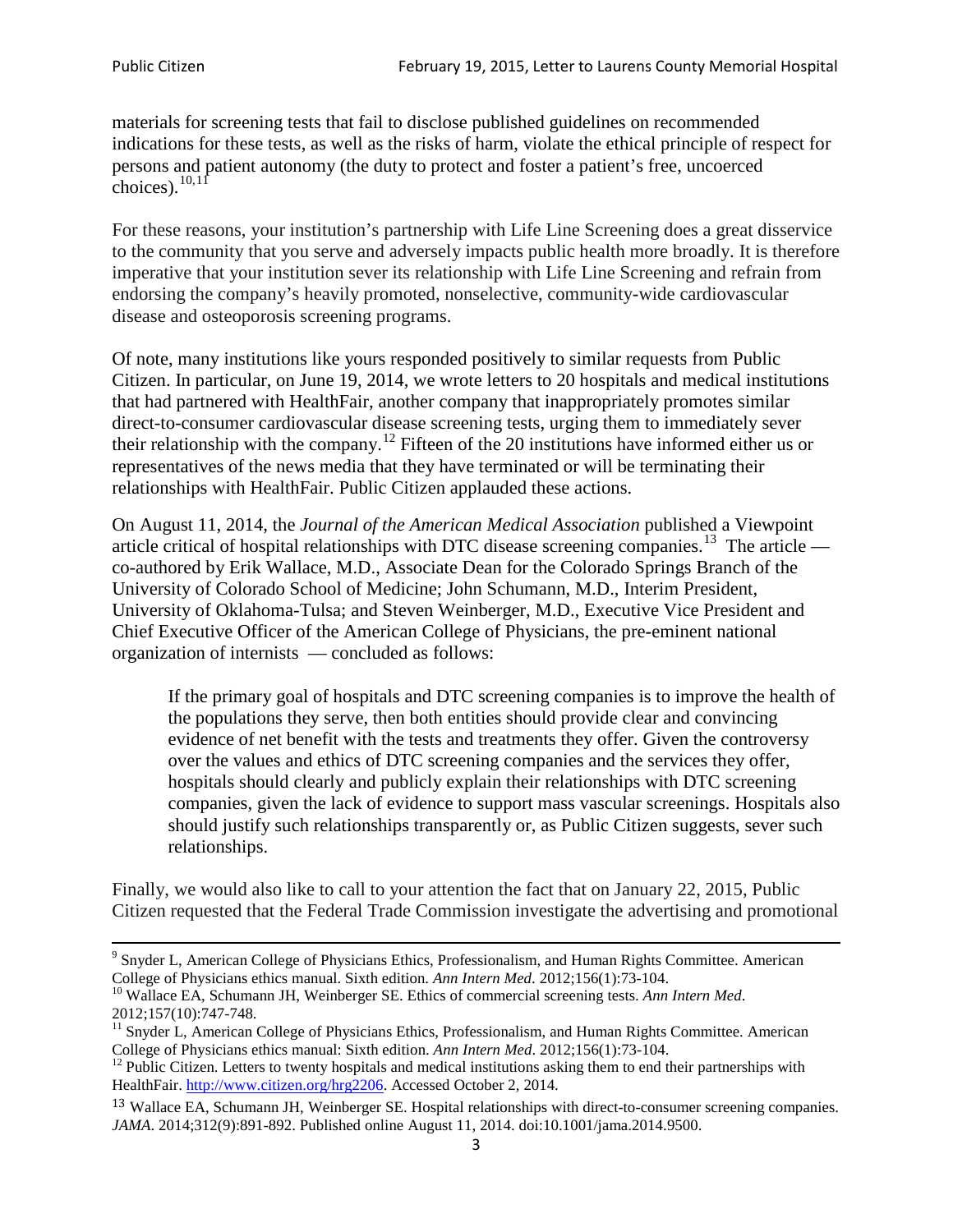activities of Life Line Screening. There is evidence that the company's advertising and promotional materials contain numerous statements that may be deceptive within the meaning of the Federal Trade Commission Act. These materials make unsubstantiated medical-benefit efficacy claims about Life Line Screening's primary cardiovascular disease and osteoporosis screening package, and they omit information material to consumers regarding the risks of adverse health-related outcomes and financial harms that may result from the screening.

Thank you for your prompt attention to this important patient safety and public health issue. Please contact us when you end your relationship with Life Line Screening.

Sincerely,

Vikram Krishnasamy, M.D., M.P.H. Researcher Public Citizen's Health Research Group

Michael Carome, M.D. **Director** Public Citizen's Health Research Group

Sidney M. Wolfe, M.D. Founder and Senior Adviser Public Citizen's Health Research Group

cc: Michael C. Riordan, President and CEO, Greenville Health System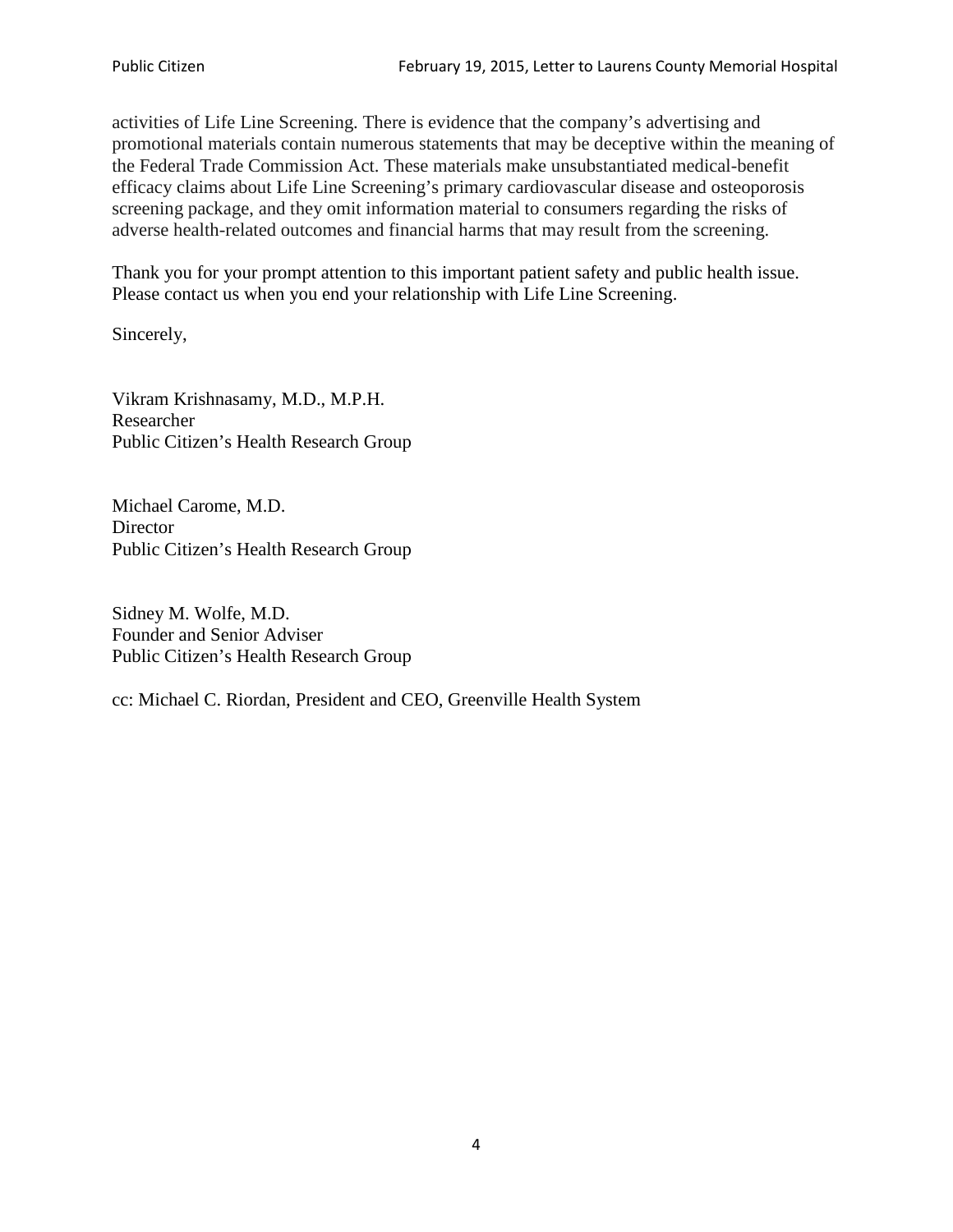# **Appendix**

## **Assessment of Cardiovascular Disease and Osteoporosis Screening Tests Offered by Life Line Screening**

Life Line Screening heavily promotes directly to consumers a package of four cardiovascular disease screening tests plus an osteoporosis risk assessment test.<sup>[14](#page-4-0),[15](#page-4-1)</sup> The four cardiovascular disease screening tests in the package are an electrocardiogram to screen for atrial fibrillation, a carotid artery ultrasound, an abdominal aortic aneurysm ultrasound, and a peripheral arterial disease test. The osteoporosis risk assessment test is an ultrasound of the heel bone to measure bone mass density.

Promotional materials describing these screening tests on the Life Line Screening website and in direct-to-consumer print solicitations mailed directly to people's homes misleadingly note the following:

Since our inception in 1993, we have screened nearly eight million people, and currently screen nearly one million people each year at over 16,000 screening events nationwide. Through this experience, we often identify serious health issues and **have helped save thousands of lives**. [16](#page-4-2) [Emphasis added]

"These screenings have **proven to be safe and accurate** in detecting your risks of stroke and vascular disease – so you and your doctor can do something about it before it's too late."<sup>[17](#page-4-3)</sup> [Emphasis added]

The Life Line Screening promotional materials recommend that adults over age 50 undergo these five screening tests annually:<sup>[18](#page-4-4),[19,](#page-4-5)[20,](#page-4-6)[21](#page-4-7),[22](#page-4-8)</sup>

Q. Who needs to be screened?

A. The answer is anyone over 50 who wants to be proactive about his or her health. …

<span id="page-4-0"></span><sup>&</sup>lt;sup>14</sup> Life Line Screening. Screening packages. [http://www.lifelinescreening.com/What-We-Do/Screening-Packages.](http://www.lifelinescreening.com/What-We-Do/Screening-Packages) AccessedJanuary 9, 2015.

<span id="page-4-1"></span><sup>&</sup>lt;sup>15</sup> Undated letter from Kevin DeWeese, Director of Clinical Operations, Life Line Screening, to a consumer.

Received November 2014.<br><sup>16</sup> Life Line Screening. Who we are. http://www.lifelinescreening.com/Who-We-Are. Accessed January 9, 2015.

<span id="page-4-3"></span><span id="page-4-2"></span><sup>&</sup>lt;sup>17</sup> Undated letter from Kevin DeWeese, Director of Clinical Operations, Life Line Screening, to a consumer. Received November 2014.

<span id="page-4-4"></span><sup>&</sup>lt;sup>18</sup> Life Line Screening. Atrial fibrillation screening. [http://www.lifelinescreening.com/What-We-Do/What-We-](http://www.lifelinescreening.com/What-We-Do/What-We-Screen-For/Atrial-Fibrillation)[Screen-For/Atrial-Fibrillation.](http://www.lifelinescreening.com/What-We-Do/What-We-Screen-For/Atrial-Fibrillation) Accessed January 9, 2015.

<sup>&</sup>lt;sup>19</sup> Life Line Screening. Carotid artery disease screening. [http://www.lifelinescreening.com/What-We-Do/What-We-](http://www.lifelinescreening.com/What-We-Do/What-We-Screen-For/Carotid-Artery-Disease)

<span id="page-4-6"></span><span id="page-4-5"></span>[Screen-For/Carotid-Artery-Disease.](http://www.lifelinescreening.com/What-We-Do/What-We-Screen-For/Carotid-Artery-Disease) Accessed January 9, 2015.<br><sup>20</sup> Life Line Screening. Abdominal aortic aneurysm screening.. http://www.lifelinescreening.com/What-We-Do/What-We-Do/What-We-Screen-For/Abdominal-Aortic-Aneury

<span id="page-4-7"></span><sup>&</sup>lt;sup>21</sup> Life Line Screening. Peripheral arterial disease screening. [http://www.lifelinescreening.com/What-We-Do/What-](http://www.lifelinescreening.com/What-We-Do/What-We-Screen-For/Peripheral-Arterial-Disease)

<span id="page-4-8"></span>[We-Screen-For/Peripheral-Arterial-Disease.](http://www.lifelinescreening.com/What-We-Do/What-We-Screen-For/Peripheral-Arterial-Disease) Accessed January 9, 2015.<br><sup>22</sup> Life Line Screening. Osteoporosis screening/bone density test. [http://www.lifelinescreening.com/What-We-](http://www.lifelinescreening.com/What-We-Do/What-We-Screen-For/Osteoporosis)[Do/What-We-Screen-For/Osteoporosis.](http://www.lifelinescreening.com/What-We-Do/What-We-Screen-For/Osteoporosis) Accessed January 9, 2015.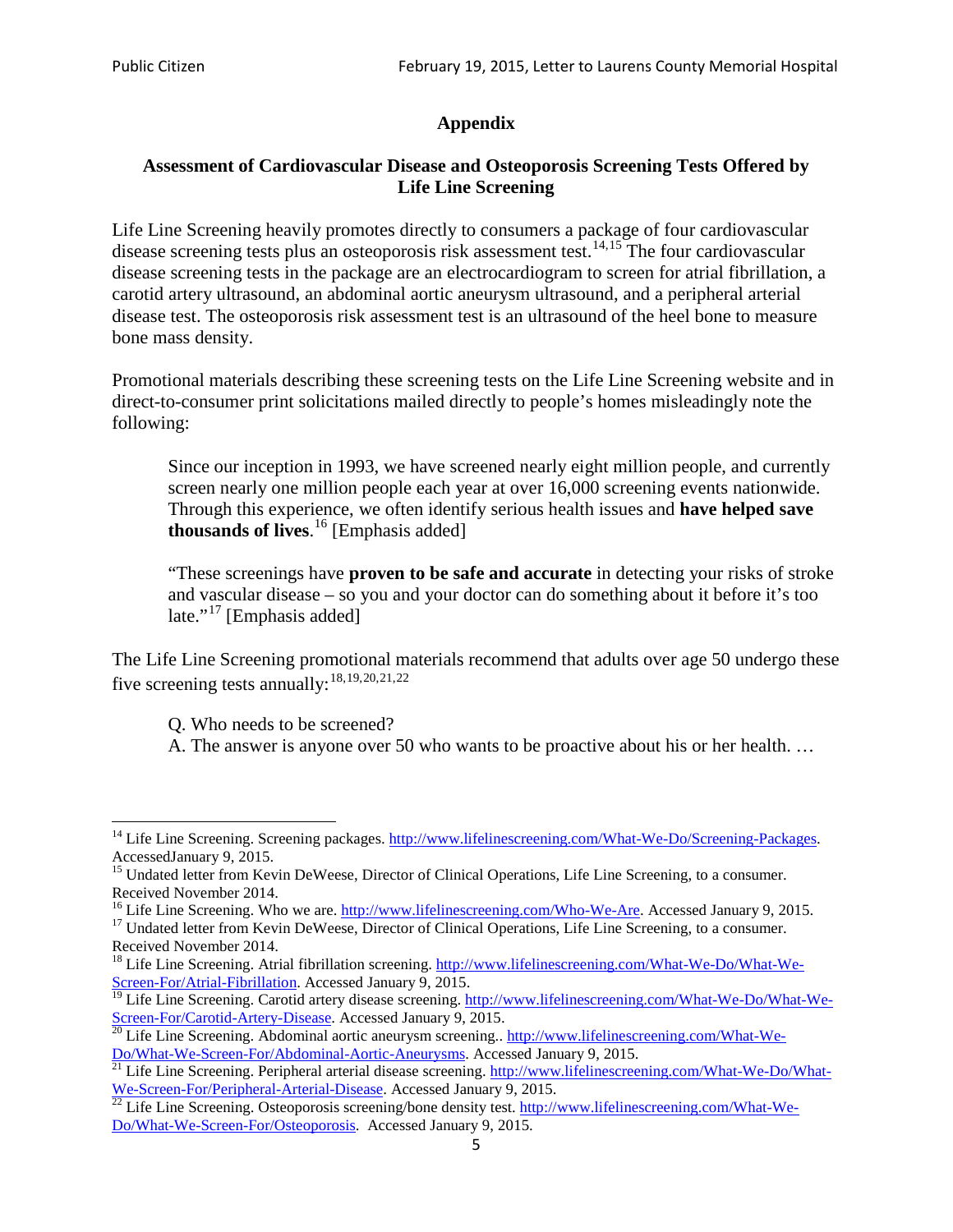However if you have a family history of stroke or heart disease, or if you have high risk factors such as being overweight, high cholesterol, smoking, or lack exercise you may wish to be screened, even if you are in your  $40^\circ$ s.<sup>[23](#page-5-0)</sup>

Life Line Screening's primary package is offered at a price of \$149, purportedly providing consumers a "savings of \$181."[24](#page-5-1)

Life Line Screening seeks to prompt asymptomatic individuals for whom screening for asymptomatic cardiovascular disease and osteoporosis is *not clinically indicated* to undergo screening by using inappropriate direct-to-consumer advertisements and solicitations that target consumer fear about having undetected, potentially life-threatening diseases.<sup>[25](#page-5-2)</sup> Examples of such statements found on Life Line Screening's website and print solicitation materials include the following:

- Website: "The absence of risk factors does **not** guarantee that a person will not die from a heart attack. In fact, 1 in 3 people who develop a myocardial infarction (MI) will not have any of the conventional risk factors, which include smoking, unhealthy diet, obesity, physical inactivity, high blood pressure, diabetes and raised lipids."[26](#page-5-3) [Emphasis in original]
- Website: "Similarly, **80% – 85% of strokes occur without warning in asymptomatic patients**, so they can only be significantly reduced by finding and treating the disease before it happens."<sup>[27](#page-5-4)</sup> [Emphasis added]
- Website: "Abdominal aortic aneurysms pose a threat because **they are usually silent until a medical emergency occurs**."[28](#page-5-5) [Emphasis added]
- Website: "**Aneurysms are a health risk because they can burst or rupture. A ruptured aneurysm can cause severe internal bleeding, which can lead to shock or even death.**"<sup>[29](#page-5-6)</sup> [Emphasis in original]
- Website: "Your carotid arteries are the two large blood vessels in your neck that supply blood to your brain. When these arteries become clogged with cholesterol, they become

<span id="page-5-0"></span><sup>&</sup>lt;sup>23</sup> Life Line Screening. Questions  $\&$  answers about Life Line Screening. Enclosure to undated letter from Kevin DeWeese, Director of Clinical Operations, Life Line Screening, to a consumer. Received November 2014.

<span id="page-5-1"></span><sup>&</sup>lt;sup>24</sup> Undated letter from Kevin DeWeese, Director of Clinical Operations, Life Line Screening, to a consumer. Received November 2014.

<span id="page-5-2"></span><sup>25</sup> Lovett KM, Liang BA. Direct-to-consumer cardiac screening and suspect risk evaluation. *JAMA*.  $2011;305(24):2567-2568$ .<br><sup>26</sup> Life Line Screening. The benefits of ultrasound screening in key cardiovascular disease areas.

<span id="page-5-3"></span>[http://www.lifelinescreeningresearch.com/the-benefits-of-ultrasound-screening/.](http://www.lifelinescreeningresearch.com/the-benefits-of-ultrasound-screening/) Accessed January 9, 2015.<br><sup>28</sup> Life Line Screening. Abdominal aortic aneurysm screening. http://www.lifelinescreening.com/What-We-<sup>28</sup>

<span id="page-5-5"></span><span id="page-5-4"></span>[Do/What-We-Screen-For/Abdominal-Aortic-Aneurysms.](http://www.lifelinescreening.com/What-We-Do/What-We-Screen-For/Abdominal-Aortic-Aneurysms) Accessed January 9, 2015. <sup>29</sup> Life Line Screening. Abdominal aortic aneurysm (AAA).

<span id="page-5-6"></span>[http://www.lifelinescreening.com/~/media/Files/US/pdfs/FactSheetAAAupdated.ashx.](http://www.lifelinescreening.com/~/media/Files/US/pdfs/FactSheetAAAupdated.ashx) Accessed January 9, 2015.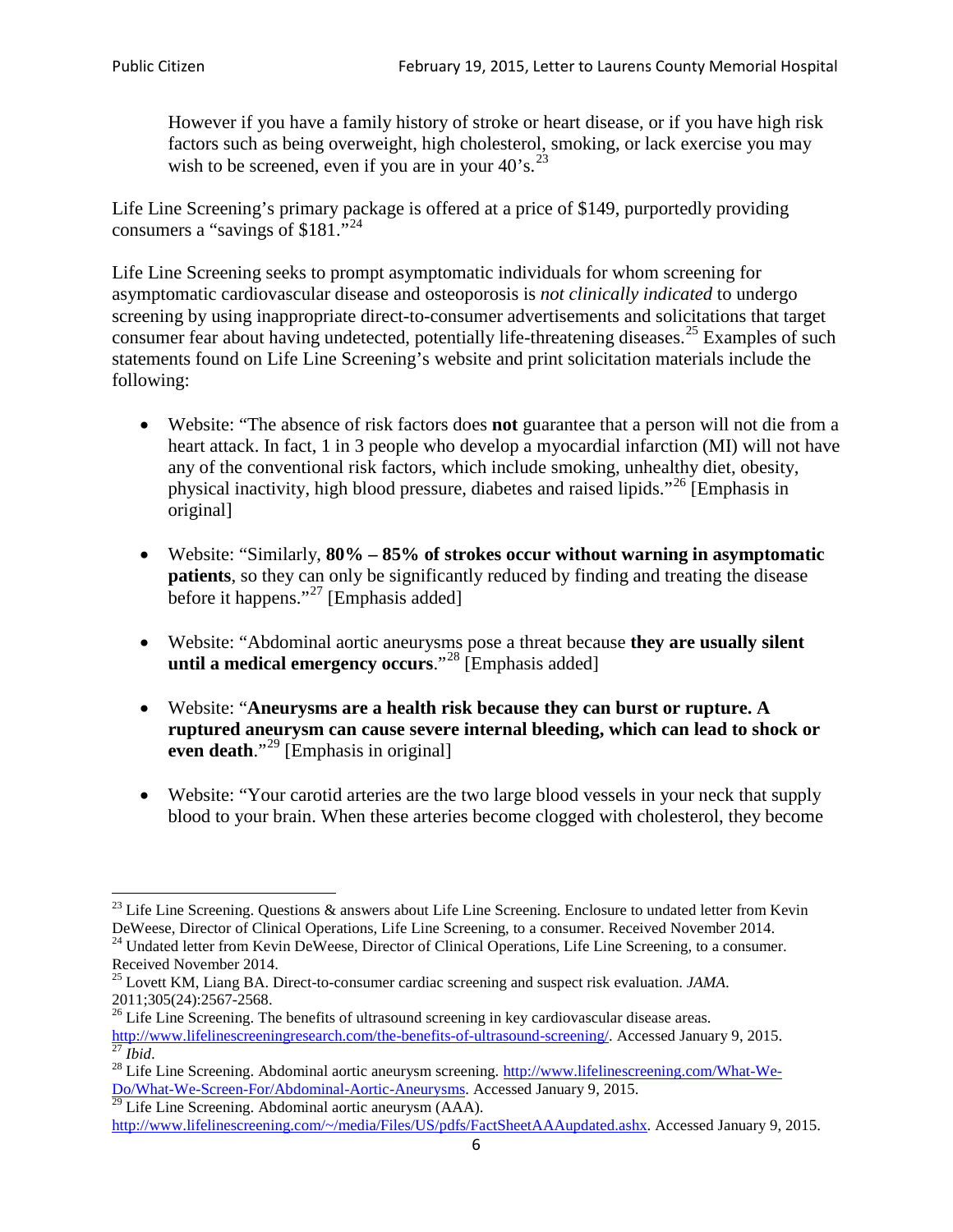**dangerously narrow**. **If a blood clot occurs in the carotid arteries, then blood cannot reach your brain and a stroke can result**. "<sup>[30](#page-6-0)</sup> [Emphasis added]

- Website: "A ruptured aortic aneurysm can cause massive internal bleeding and requires prompt emergency treatment to prevent death. **It is estimated that 80% of people with a ruptured aneurysm will die, and that many of these will die before being able to reach a hospital.**"<sup>[31](#page-6-1)</sup> [Emphasis added]
- Website: "As we age, bones begin to break down faster than new bone can be formed. Osteoporosis removes minerals from bones until they become so weak and brittle that they fracture very easily. Actions such as bending to pick up a newspaper, lifting a vacuum, or even coughing can cause a fracture. **Some fractures, such as hip fractures, may require hospitalization or major surgery, and may result in disability or even**  death."<sup>[32](#page-6-2)</sup> [Emphasis added]
- Direct-to-consumer letter: "These screenings have proven to be safe and accurate in detecting **your risks of stroke and vascular disease** – so you and your doctor **can do something about it before it's too late.**"<sup>[33](#page-6-3)</sup> [Emphasis added]
- Direct-to-consumer letter: "The lifetime risk of stroke for middle-aged men and women is 1 in 5 for women and 1 in 6 for men, and **it takes a terrible toll on families**."[34](#page-6-4) [Emphasis added]
- Direct-to-consumer letter: "Life Line Screening has conducted nearly 8 million screenings, and customers sometimes tell us they feel the **screenings saved their lives**."[35](#page-6-5) [Emphasis added]
- Direct-to-consumer letter:  $36$  "What's inside your arteries?" [Emphasis in original]

As discussed below, a review of current evidence-based guidelines and relevant scientific literature fails to provide support for use of these five tests — individually or together as a package — for widespread screening of asymptomatic individuals in the general adult population over age 50 on a one-time basis, let alone annually. For many individuals, the risks of harm outweigh the benefits of the testing. Moreover, since the tests are not clinically indicated for most people being screened, and since many people will undergo additional unnecessary testing, these screenings are resulting in financial harm to many individuals.

<span id="page-6-0"></span><sup>&</sup>lt;sup>30</sup> Life Line Screening. Carotid artery disease screening. [http://www.lifelinescreening.com/What-We-Do/What-We-](http://www.lifelinescreening.com/What-We-Do/What-We-Screen-For/Carotid-Artery-Disease)[Screen-For/Carotid-Artery-Disease.](http://www.lifelinescreening.com/What-We-Do/What-We-Screen-For/Carotid-Artery-Disease) Accessed January 9, 2015.<br><sup>31</sup> *Ibid.* 32 Life Line Screening. Osteoporosis screening/bone density test. [http://www.lifelinescreening.com/What-We-](http://www.lifelinescreening.com/What-We-Do/What-We-Screen-For/Osteoporosis)

<span id="page-6-2"></span><span id="page-6-1"></span>[Do/What-We-Screen-For/Osteoporosis.](http://www.lifelinescreening.com/What-We-Do/What-We-Screen-For/Osteoporosis) Accessed January 9, 2015. <sup>33</sup> Undated letter from Kevin DeWeese, Director of Clinical Operations, Life Line Screening, to a consumer.

<span id="page-6-3"></span>Received November 2014.<br><sup>34</sup> Ibid.

<span id="page-6-4"></span>

<span id="page-6-5"></span><sup>34</sup> *Ibid*. 35 *Ibid*. 36 *Ibid*.

<span id="page-6-6"></span>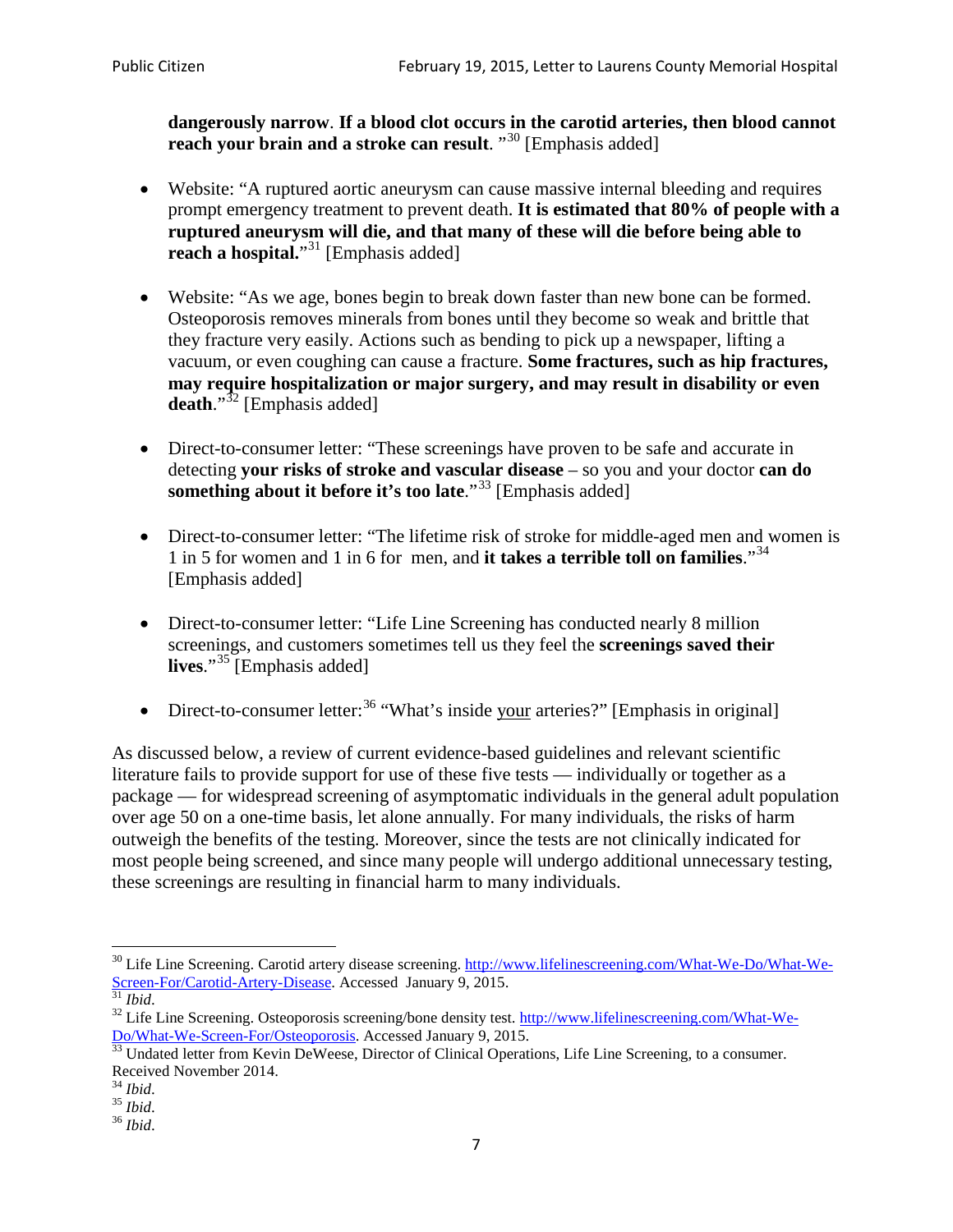Although the following screening tests sound appealing, each one either: (a) clinically benefits only appropriately selected high-risk groups of patients (rather than *all* adults over age 50); or (b) has not been scientifically proven to provide any clinically meaningful benefit to anyone. Widespread and indiscriminate use of these tests is likely to be harmful to large numbers of individuals in the general, asymptomatic population by yielding a significant number of falsepositive test results, leading to subsequent unnecessary diagnostic procedures and treatments, associated adverse effects of those procedures and treatments, and unwarranted anxiety in tested individuals. In addition, some individuals undergoing inappropriate screening will have truepositive abnormal results, but the abnormalities found will never cause symptoms or death, leading to overdiagnosis.

# **A. Atrial fibrillation screening with electrocardiogram (ECG):**

The Life Line Screening online promotional materials state:<sup>[37](#page-7-0)</sup>

Atrial Fibrillation is the most common type of heart arrhythmia (abnormal heartbeat). It occurs when the heart's upper chambers (the atria) beat irregularly or quiver. Without an effective heartbeat blood isn't pumped completely out of the atria, causing blood to pool and possibly clot. A clot can travel to other parts of the body, including the brain, where it may result in stroke.

Screening for Atrial Fibrillation

• A non-invasive procedure used to detect irregular heartbeat (a major risk factor for stroke), an Atrial Fibrillation screening is performed by attaching [ECG] electrodes above your wrists and ankles.

Who should have an atrial fibrillation screening?

• Anyone with risk factors for stroke, atrial fibrillation or carotid artery disease

How often should I get an atrial fibrillation screening?

• Annually

<span id="page-7-1"></span>However, we are not aware of any major medical professional organization that endorses widespread screening of asymptomatic patients younger than age 65 for atrial fibrillation. In addition, atrial fibrillation can be detected in most patients who have the condition simply by checking for an irregularly irregular pulse during a physical exam.

In 2011, the American Heart Association (AHA) and the American Stroke Association (ASA) jointly issued updated evidence-based guidelines for the primary prevention of stroke.<sup>[38](#page-7-1)</sup> The

<span id="page-7-0"></span><sup>&</sup>lt;sup>37</sup> Life Line Screening. Atrial fibrillation screening. [http://www.lifelinescreening.com/What-We-Do/What-We-](http://www.lifelinescreening.com/What-We-Do/What-We-Screen-For/Atrial-Fibrillation)[Screen-For/Atrial-Fibrillation.](http://www.lifelinescreening.com/What-We-Do/What-We-Screen-For/Atrial-Fibrillation) Accessed January 9, 2015.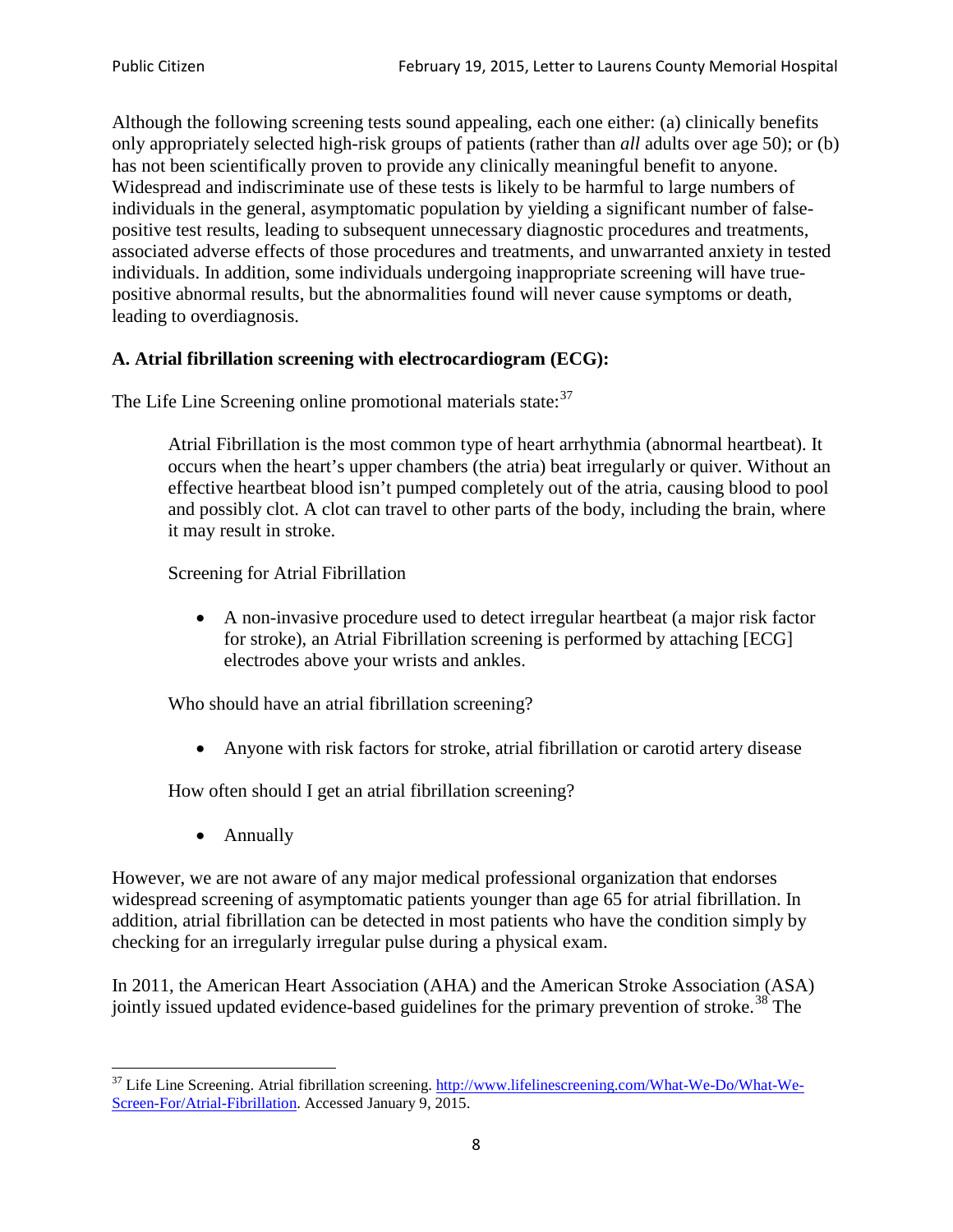American Academy of Neurology (AAN) affirmed the value of these guidelines. The 2011 AHA/ASA guidelines provided the following recommendation regarding screening for atrial fibrillation:

Active screening for atrial fibrillation in patients >65 years of age in primary care settings using pulse taking followed by an ECG as indicated can be useful.

In 2014, the AHA and the ASA issued updated evidence-based guidelines for the primary prevention of stroke.<sup>[39](#page-8-0)</sup> The AAN again affirmed the value of the updated guidelines, and the American Association of Neurological Surgeons, the Congress of Neurological Surgeons and the Preventive Cardiovascular Nurses Association endorsed them. The update provided the following recommendation regarding screening for atrial fibrillation:

Active screening for AF in the primary care setting in patients >65 years of age by pulse assessment followed by ECG as indicated can be useful.

In 2010 and 2012, the European Society of Cardiology issued evidence-based guidelines that similarly recommended that patients ages 65 and older be screened for atrial fibrillation by their primary health care providers by checking the pulse, followed by an ECG in case of irregularity. $40,41$  $40,41$ 

# **B. Stroke/Carotid Artery Ultrasound:**

The Life Line Screening online promotional materials state:<sup>[42](#page-8-3)</sup>

Your carotid arteries are the two large blood vessels in your neck that supply blood to your brain. When these arteries become clogged with cholesterol, they become dangerously narrow. If a blood clot occurs in the carotid arteries, then blood cannot reach your brain and a stroke can result. …

<sup>&</sup>lt;sup>38</sup> Goldstein LB, Bushnell CD, Adams RJ, et al. Guidelines for the primary prevention of stroke: A guideline for healthcare professionals from the American Heart Association/American Stroke Association. *Stroke*.

<sup>2011;42(2):517-584.</sup> [see page 1 for title, authors, ANA affirmation; see page 21 for recommendation]

<span id="page-8-0"></span> $\frac{2011,42(2)(317,601)}{39}$  Meschia JF, Bushnell C, Goden-Albala B, et al. Guidelines for the primary prevention of stroke: A statement for healthcare professionals from the American Heart Association/American Stroke Association. *Stroke*.

<sup>2014;45(12):3754-3832.</sup> [see page 1 for title, authors, ANA affirmation and other endorsements; see page 24 for recommendation]

<span id="page-8-1"></span><sup>40</sup> Camm AJ, Kirchhof P, Lip GYH, et al. Guidelines for the management of atrial fibrillation: The Task Force for the Management of Atrial Fibrillation of the European Society of Cardiology (ESC). *Eur Heart J*. 2010;31:2369- 2429. [See page 50]

<span id="page-8-2"></span><sup>41</sup> Camm AJ, Lip GYH, De Caterina R, et al. 2012 focused update of the ESC Guidelines for the management of atrial fibrillation: An update of the 2010 ESC Guidelines for the management of atrial fibrillation. *Eur Heart J*.

<span id="page-8-3"></span><sup>&</sup>lt;sup>2012</sup>;23(21):2719-2747. [See page 2733] 42 Life Line Screening. [http://www.lifelinescreening.com/What-We-Do/What-We-](http://www.lifelinescreening.com/What-We-Do/What-We-Screen-For/Carotid-Artery-Disease)[Screen-For/Carotid-Artery-Disease.](http://www.lifelinescreening.com/What-We-Do/What-We-Screen-For/Carotid-Artery-Disease) Accessed January 9, 2015.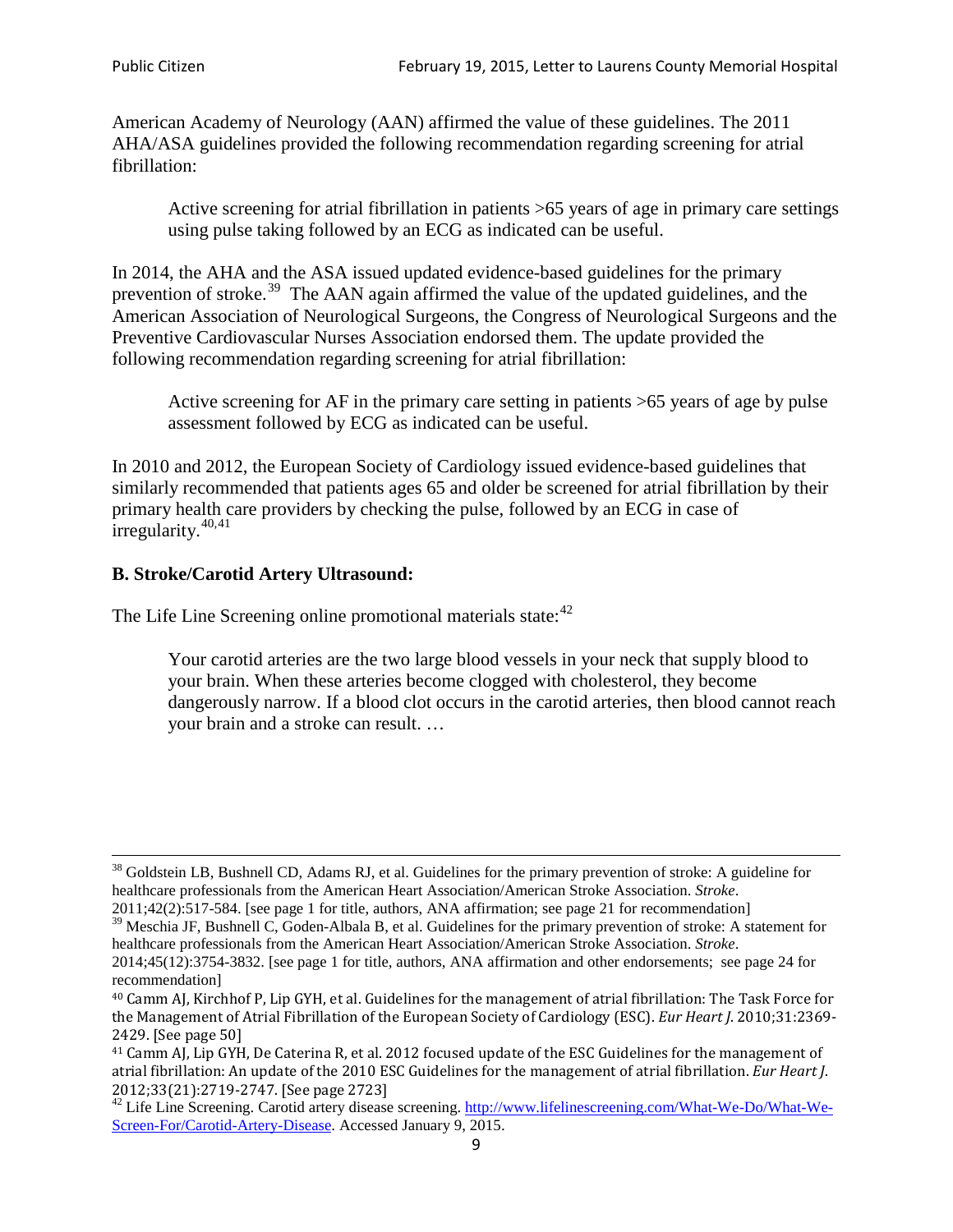Carotid Artery Disease (Plaque) Screening

• Simple, painless and non-invasive, this screening uses cutting-edge Doppler color flow ultrasound technology to create images of the carotid arteries while also measuring blood flow through them.

Who should have a carotid artery screening?

- Anyone over age 50
- Anyone over age 40 with risk factors

How often should I get a carotid artery screening?

• Annually

However, several major medical professional organizations affirmatively recommend *against* indiscriminate screening with carotid artery ultrasounds in low-risk, asymptomatic individuals, and we are not aware of any major medical professional organization that endorses such screening.

Good evidence indicates that although stroke is a leading cause of death and disability in the United States, a relatively small proportion of all disabling, unheralded strokes are due to carotid artery disease. Studies also suggest that only about 1 percent of the general population older than 65 has severe carotid artery stenosis (60 to 90 percent narrowing).<sup>[43](#page-9-0)</sup> Carotid artery stenosis is more prevalent in older adults, smokers, those with hypertension and those with heart disease; unfortunately, research has not found any single risk factor or clinically useful risk stratification tool that can reliably and accurately distinguish people who have clinically important carotid artery stenosis from those who do not.<sup>[44](#page-9-1)</sup>

In 2006, the AHA and the ASA issued a series of evidence-based guidelines for the primary prevention of stroke.<sup>[45](#page-9-2)</sup> The value of the guidelines was affirmed by the AAN. Although the guidelines did not include a specific recommendation about screening the general population for asymptomatic carotid stenosis, they did state the following:

Although highly selected patients may benefit, screening of general populations for asymptomatic carotid stenosis is unlikely to be cost-effective. The cost-effectiveness of even a one-time screening approach would be highly dependent on the ability to identify a group of persons with a high pretest likelihood of having high-grade asymptomatic disease, the availability of a screening test with a very high sensitivity and specificity when used on a side-scale basis, and very low perioperative complication rates.

<span id="page-9-0"></span> $^{43}$  U.S. Preventive Services Task Force. Screening for carotid artery stenosis: U.S. Preventive Services Task Force recommendation statement. Ann Intern Med. 2007;147(12):854-859.

<span id="page-9-2"></span><span id="page-9-1"></span><sup>&</sup>lt;sup>44</sup> *Ibid*. <sup>45</sup> Goldstein LB, Adams R, Alberts MJ, et al. Primary prevention of ischemic stroke: A guideline from the American <sup>45</sup> Goldstein LB, Adams R, Alberts MJ, et al. Primary prevention of ischemic stroke: A guide Heart Association/American Stroke Association Stroke Council. *Stroke*. 2006;37(6):1583-633.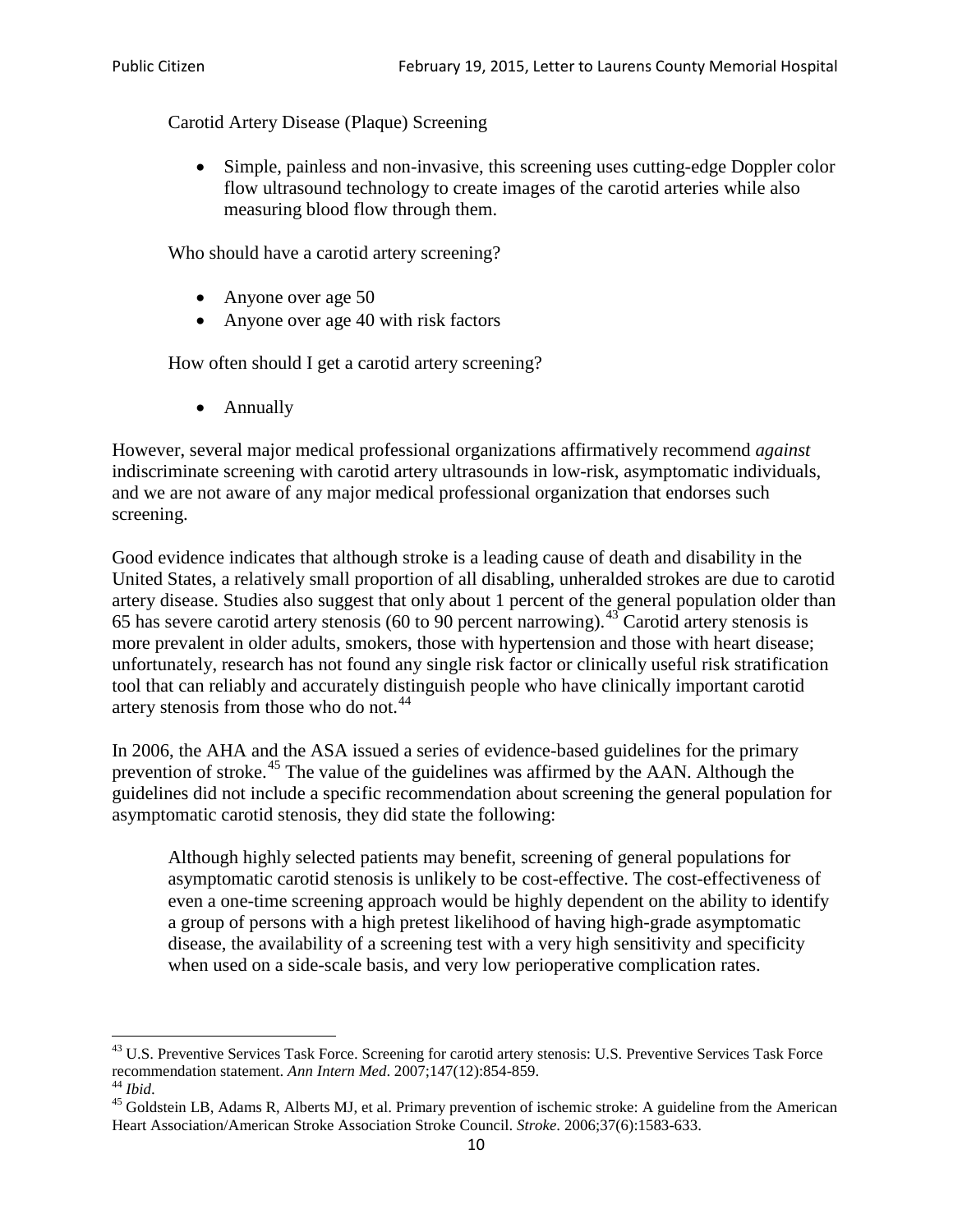These conditions for cost-effective screening are not met for carotid artery ultrasound screening of asymptomatic individuals in the general population, as discussed below.

In 2011, the AHA and the ASA issued updated guidelines for the primary prevention of stroke, the value of which was again affirmed by the  $AAN<sup>46</sup>$  $AAN<sup>46</sup>$  $AAN<sup>46</sup>$ . The updated guidelines stated the following:

Population screening for asymptomatic carotid artery stenosis is not recommended.

In 2014, the AHA and the ASA issued updated guidelines for the primary prevention of stroke.<sup>47</sup> The AAN again affirmed the value of the updated guidelines, and the American Association of Neurological Surgeons, the Congress of Neurological Surgeons, and the Preventive Cardiovascular Nurses Association endorsed them. The updated guidelines stated the following:

Screening low-risk populations for asymptomatic carotid artery stenosis is not recommended.

In 2007, the U.S. Preventive Services Task Force (USPSTF) issued an evidence-based grade D recommendation *against* screening for asymptomatic carotid artery stenosis in the general population.[48](#page-10-2) In making this a grade D recommendation, the USPSTF concluded with moderate certainty that for individuals with asymptomatic carotid artery stenosis, the benefits of screening do not outweigh the harms. It noted, in particular, the following:

#### **Importance**

Good evidence indicates that although stroke is a leading cause of death and disability in the United States, a relatively small proportion of all disabling, unheralded strokes is due to [carotid artery stenosis].

#### **Detection**

The most feasible screening test for severe [carotid artery stenosis] (for example, 60% to 99% stenosis) is duplex ultrasonography. Good evidence indicates that this test has moderate sensitivity and specificity and yields many false-positive results. A positive result on duplex ultrasonography is often confirmed by digital subtraction angiography, which is more accurate but can cause serious adverse events. Noninvasive confirmatory tests, such as magnetic resonance angiography, involve some inaccuracy. Given these facts, some people with false-positive test results may receive unnecessary invasive carotid endarterectomy surgery.

<span id="page-10-0"></span><sup>&</sup>lt;sup>46</sup> Goldstein LB, Bushnell CD, Adams RJ, et al. Guidelines for the primary prevention of stroke: A guideline for healthcare professionals from the American Heart Association/American Stroke Association. *Stroke*.<br>2011;42(2):517-584. [see page 1 for title, authors, ANA affirmation; see page 25 for recommendation]

<span id="page-10-1"></span><sup>&</sup>lt;sup>47</sup> Meschia JF, Bushnell C, Goden-Albala B, et al. Guidelines for the primary prevention of stroke: A statement for healthcare professionals from the American Heart Association/American Stroke Association. *Stroke*. 2014;45(12):3754-3832. [see page 1 for title, authors, ANA affirmation and other endorsements; see page 30 for

recommendation]<br><sup>48</sup> U.S. Preventive Services Task Force. Screening for carotid artery stenosis: U.S. Preventive Services Task Force

<span id="page-10-2"></span>recommendation statement. *Ann Intern Med*. 2007;147(12):854-9.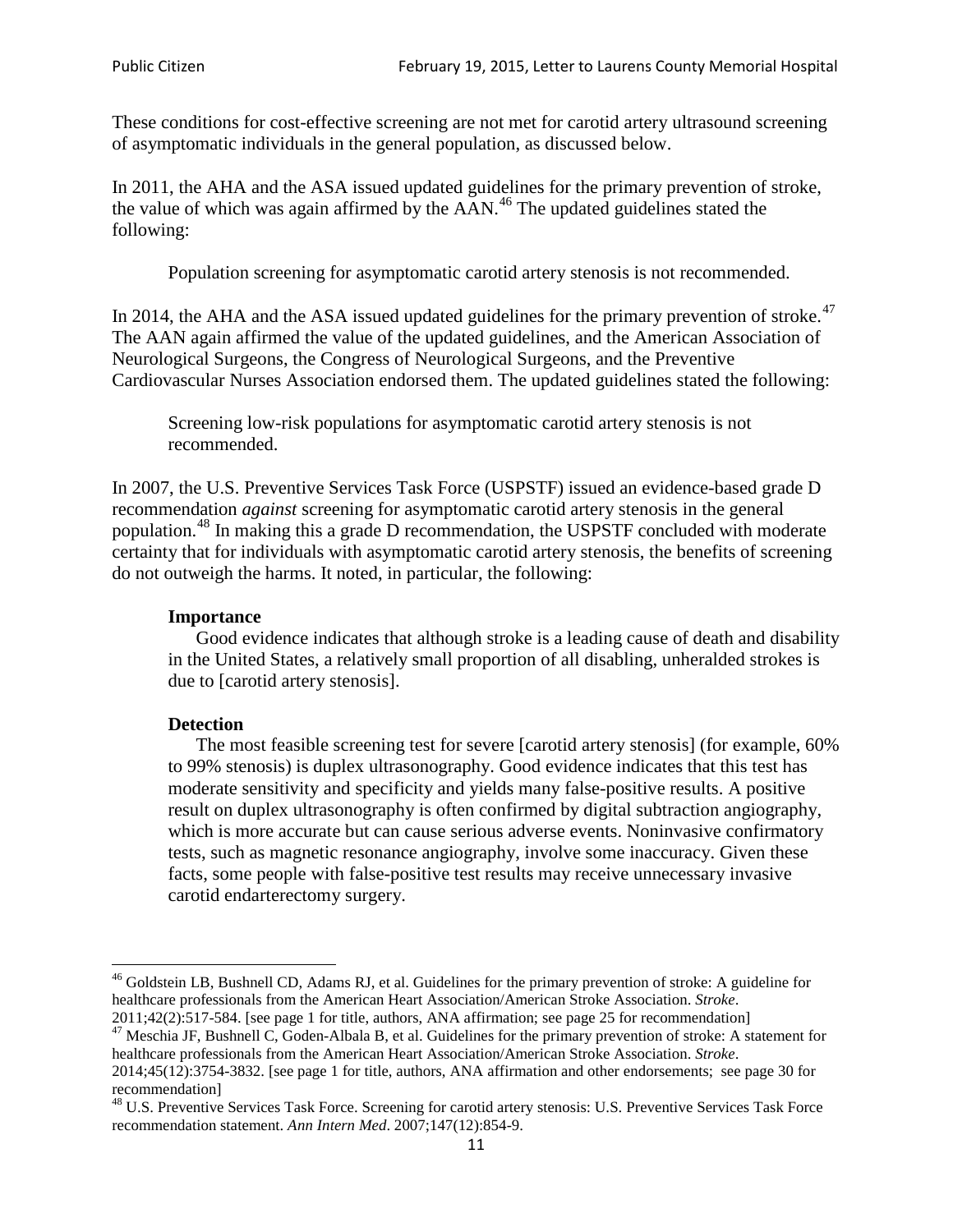#### **Benefits of Detection and Early Intervention**

Good evidence indicates that in selected, high-risk trial participants with asymptomatic severe [carotid artery stenosis], carotid endarterectomy by selected surgeons reduces the 5-year absolute incidence of all strokes or perioperative death by approximately 5%. These benefits would be less among asymptomatic people in the general population. For the general primary care population, the benefits are judged to be no greater than small.

#### **Harms of Detection and Early Intervention**

Good evidence indicates that both the testing strategy and the treatment with carotid endarterectomy can cause harms. A testing strategy that includes angiography will itself cause some strokes. A testing strategy that does not include angiography will cause some strokes by leading to carotid endarterectomy in people who do not have severe [carotid artery stenosis]. In excellent centers, carotid endarterectomy is associated with a 30-day stroke or mortality rate of about 3%; some areas have higher rates. These harms are judged to be no less than small.

In July 2014, the USPSTF issued an updated recommendation against screening for asymptomatic carotid artery stenosis in the general population.<sup>[49](#page-11-0)</sup> In reaffirming its prior recommendation, the USPSTF concluded with moderate certainty that the harms of screening for asymptomatic carotid artery stenosis outweigh the benefits. The USPSTF presented the following updated rationale: $50$ 

#### **Importance**

Stroke is a leading cause of death and disability in the United States. Although asymptomatic carotid artery stenosis is a risk factor for stroke, it causes a relatively small proportion of strokes.

#### **Detection**

The most feasible screening test for carotid artery stenosis (defined as 60% to 99% stenosis) is ultrasonography. Although adequate evidence indicates that this test has high sensitivity and specificity, in practice, ultrasonography yields many false-positive results in the general population, which has a low prevalence of carotid artery stenosis (approximately 0.5% to 1%). There are no externally validated, reliable tools that can determine who is at increased risk for carotid artery stenosis or for stroke when carotid artery stenosis is present. Adequate evidence indicates that the accuracy of screening by auscultation of the neck is poor.

## **Benefits of Detection and Early Intervention**

There is no direct evidence on the benefits of screening for carotid artery stenosis. Adequate evidence indicates that in selected trial participants with asymptomatic carotid artery stenosis, carotid endarterectomy (CEA) performed by selected surgeons reduces the absolute incidence of all strokes or perioperative death by approximately 3.5%

<span id="page-11-0"></span><sup>&</sup>lt;sup>49</sup> LeFevre on behalf of the U.S. Preventive Services Task Force. Screening for asymptomatic carotid artery stenosis: U.S. Preventive Services Task Force Recommendation Statement. *Ann Intern Med*. Published online July 8, 2014. doi:10.7326/M14-1333. <sup>50</sup> *Ibid*.

<span id="page-11-1"></span>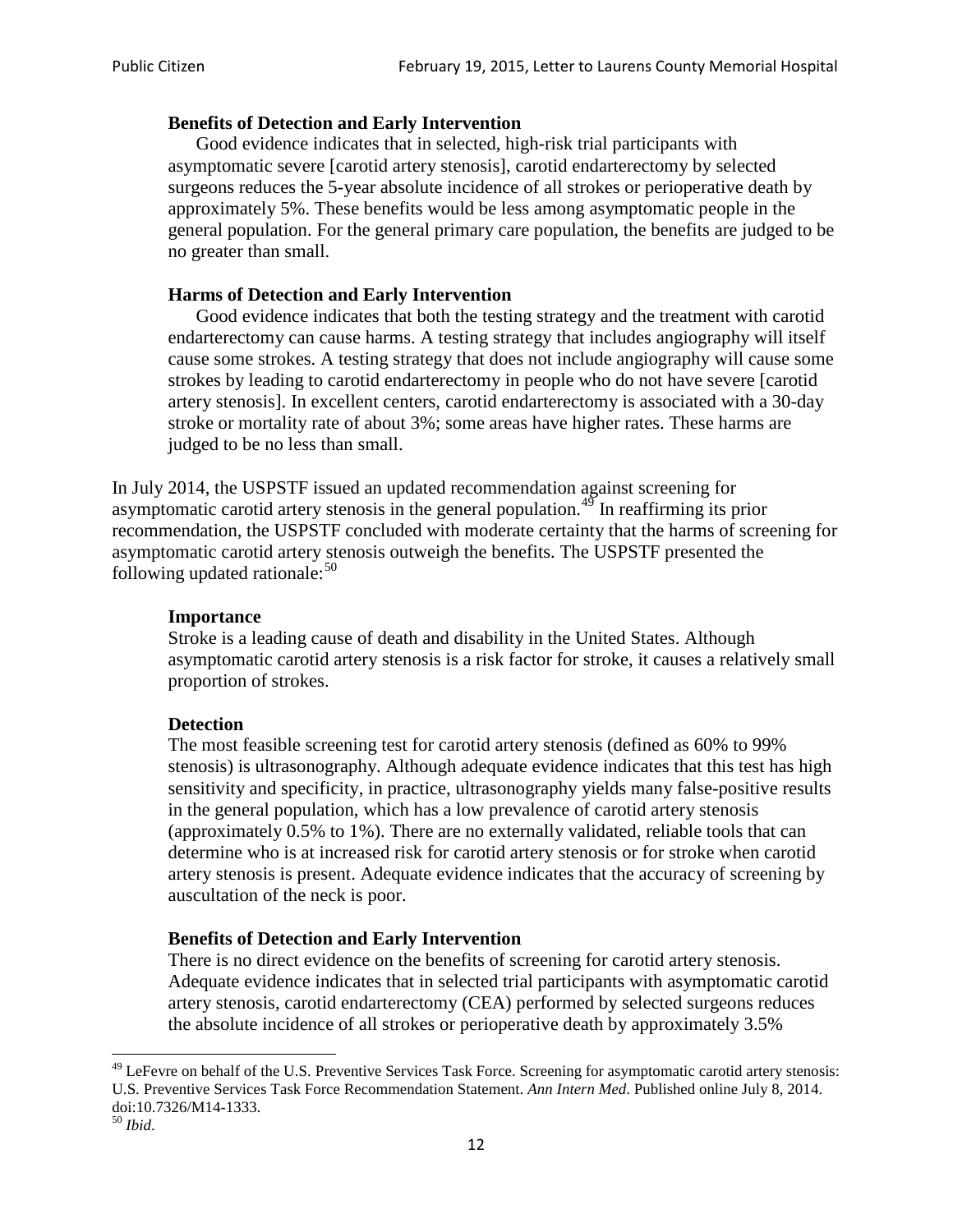compared with (outdated) medical management. However, this difference is probably smaller with current optimal medical management. The magnitude of these benefits would be smaller in asymptomatic persons in the general population. For the general primary care population, the magnitude of benefit is small to none. There is no evidence that identification of asymptomatic carotid artery stenosis leads to any benefit from adding or increasing medication doses (beyond current standard medical therapy for cardiovascular disease prevention).

# **Harms of Detection and Early Intervention**

Adequate evidence indicates that both the testing strategy for carotid artery stenosis and treatment with CEA can cause harms. Although screening with ultrasonography has few direct harms, all screening strategies, including those with or without confirmatory tests (that is, digital subtraction or magnetic resonance angiography), have imperfect sensitivity and specificity and could lead to unnecessary interventions and result in serious harms. In selected centers similar to those in the trials, CEA is associated with a 30-day stroke or mortality rate of approximately 2.4%; reported rates are as high as approximately 5% in low-volume centers and 6% in certain states. Myocardial infarctions are reported in 0.8% to 2.2% of patients after CEA. The 30-day stroke or mortality rate after carotid angioplasty and stenting (CAAS) is approximately 3.1% to 3.8%. The overall magnitude of harms of screening and subsequent treatment of asymptomatic carotid artery stenosis is small to moderate depending on patient population, surgeon, center volume, and geographic location.

In 2007, the American Society of Neuroimaging, with co-sponsorship by the Society of Vascular and Interventional Neurology, issued evidence-based recommendations on the screening of asymptomatic carotid artery disease in the general population and selected subsets of patients.<sup>[51](#page-12-0)</sup> These societies issued a grade E recommendation *against* screening for carotid artery stenosis in the general population or in a selected population based on age, gender or any other variable alone. The criteria for a grade E recommendation were that the prevalence of disease may be high or low but detection and treatment is documented to have no benefit, or prevalence of disease is low. They also issued a grade A recommendation that screening of selective subpopulations of adults age 65 or older with at least three cardiovascular risk factors (hypertension, coronary artery disease, current cigarette smoking or hyperlipidemia) needs to be considered. The criteria of a grade A recommendation were that the prevalence of disease is high and detection and treatment is of documented benefit.

In 2011, the Society for Vascular Surgery issued a position statement recommending ultrasound screening of carotid arteries only for high-risk individuals age 55 or older, taking into account cardiovascular risk factors, such as a history of hypertension, diabetes mellitus, smoking,

<span id="page-12-0"></span><sup>&</sup>lt;sup>51</sup> Qureshi AI, Alexandrov AV, Tegeler CH, et al. Guidelines for screening of extracranial carotid artery disease: a statement for healthcare professionals from the multidisciplinary practice guidelines committee of the American Society of Neuroimaging; cosponsored by the Society of Vascular and Interventional Neurology. *J Neuroimaging*. 2007;17(1):19-47.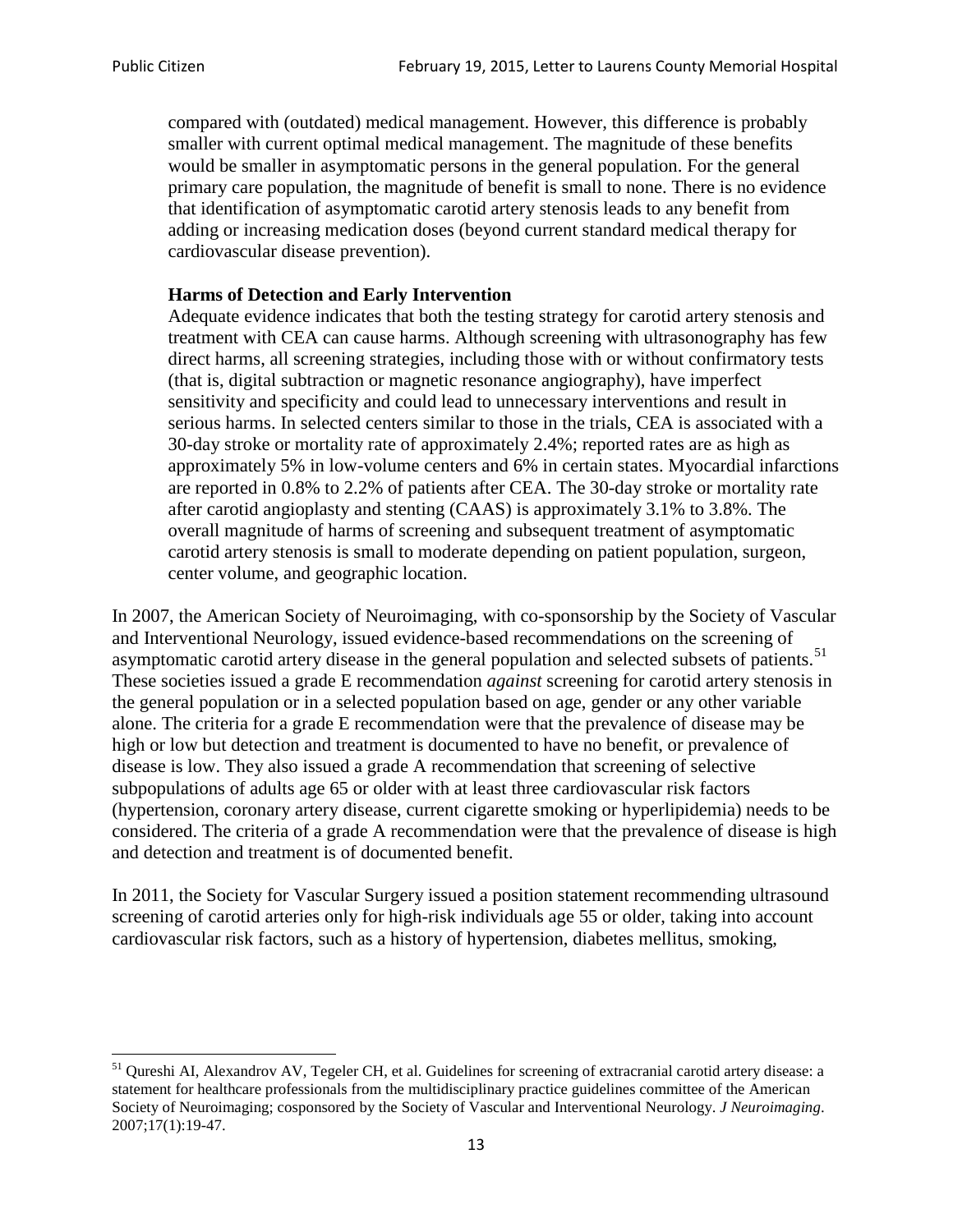hypercholesterolemia, or known cardiovascular disease.<sup>[52](#page-13-0)</sup> The position statement provided little substantive evidence to support this recommendation.

Thus, screening for carotid artery stenosis with ultrasound in the general, asymptomatic population has *not* been shown to significantly improve clinical outcomes, and numerous medical professional organizations strongly recommend against such screening.

## **C. Abdominal Aortic Aneurysm Ultrasound:**

The Life Line Screening online promotional materials state:<sup>[53](#page-13-1)</sup>

An Abdominal Aortic Aneurysm (AAA), a specific kind of aneurysm, is a condition in which the lining of the blood vessel called the aorta is enlarged within the abdomen. Abdominal aortic aneurysms pose a threat because they are usually silent until a medical emergency occurs.

The abdominal aorta is the largest blood vessel in the body and the main artery that originates in the heart. As the lining weakens from age and other risk factors, the vessel wall thins and expands. …

Screening for Aortic Aneurysms

• A painless, non-invasive procedure, an abdominal aortic aneurysm screening requires you to lie on your back while a technician uses ultrasound to take images and measurements of your abdominal aorta. …

Who should have an aortic aneurysm screening?

• Anyone with risk factors

How often should I get an aortic aneurysm screening?

• Annually

By definition, an AAA is present when aortic diameter equals or exceeds 3.0 cm (slightly more than one inch).<sup>[54](#page-13-2)</sup> Most people who have an AAA show no signs or symptoms until it ruptures. The strongest risk factor for *rupture* of an AAA is the aortic diameter.<sup>[55](#page-13-3)</sup> Thus, risk of AAA rupture rises with increasing size of the aneurysm. AAAs with a diameter between 3.0 and 3.9

<span id="page-13-0"></span><sup>&</sup>lt;sup>52</sup> Society for Vascular Surgery. SVS position statement on vascular screenings. January 2011. http://www.vascularweb.org/about/positionstatements/Pages/svs-position-statement-on-vascular-screening.aspx.<br>Accessed January 14, 2015.

<span id="page-13-1"></span>Accessed Line Screening. Abdominal aortic aneurysm screening. http://www.lifelinescreening.com/What-We-<br>Do/What-We-Screen-For/Abdominal-Aortic-Aneurysms. Accessed January 9, 2015.

<span id="page-13-2"></span> $\frac{1}{54}$  Fleming C, Whitlock EP, Beil TL, Lederle FA. Screening for abdominal aortic aneurysm: A best-evidence systematic review for the U.S. Preventive Services Task Force. *Ann Intern Med.* 2005;142(3):203-211.<br><sup>55</sup> Lederle FA, Johnson GR, Wilson SE, et al. Rupture rate of large abdominal aortic aneurysms in patients refusing

<span id="page-13-3"></span>or unfit for elective repair. *JAMA*. 2002;287(22):2968-2972.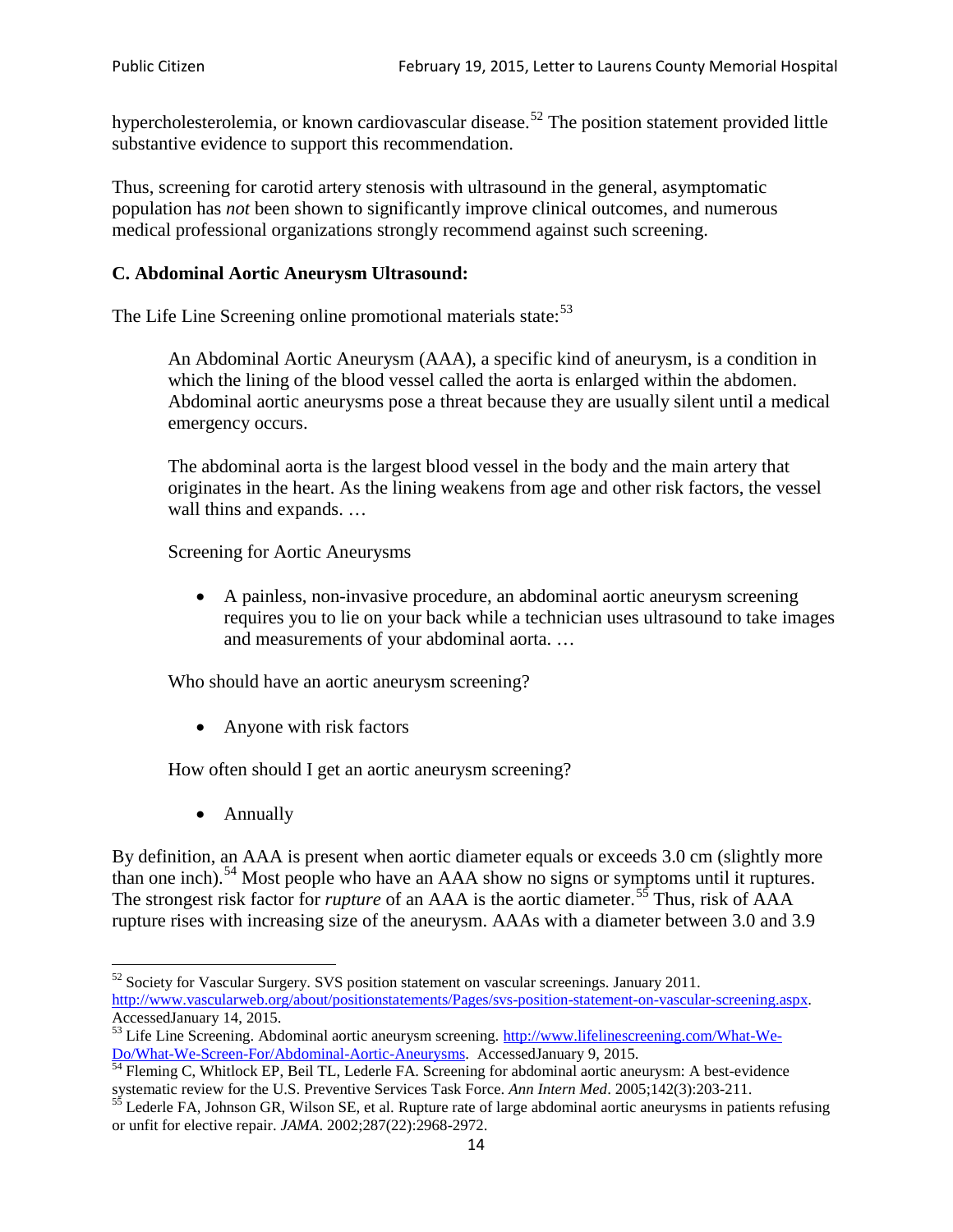cm have an essentially 0 percent annual rupture risk; those with between 4.0 and 4.9 cm have a 1 percent risk; and those between 5.0 and 5.9 cm have a 11 percent annual rupture risk.<sup>[56](#page-14-0)</sup>

In a study of an unselected general population in the U.K., the prevalence of AAA was six times greater in men than women for all age groups.<sup>[57](#page-14-1)</sup> For men not screened for  $AAA$ , almost all deaths from ruptured AAAs occurred after age 65, with more than half occurring before age 80.<sup>[58](#page-14-2)</sup> For women not screened for AAA, the majority of AAA-related deaths occurred after age 80.<sup>[59](#page-14-3)</sup>

Several major medical professional organizations affirmatively recommend one-time ultrasound screening for AAAs *only in certain high-risk individuals* given the epidemiology of AAAs described above, and we are not aware of any major medical professional organization that endorses indiscriminate ultrasound screening for AAAs in low-risk, asymptomatic individuals.

In 2005, the USPSTF issued the following evidence-based recommendations for AAA screening:  $60$ 

(1) A grade B recommendation for one-time screening for AAA by ultrasonography in men age 65 to 75 who have ever smoked. In making this a grade [B recommendation,](http://www.uspreventiveservicestaskforce.org/uspstf/gradespre.htm#brec) the USPSTF offered the following rationale:

> The USPSTF found good evidence that screening for AAA and surgical repair of large AAAs ( $\geq$ 5.5 cm) in men age 65 to 75 years who have ever smoked (current and former smokers) leads to decreased AAA-specific mortality. There is good evidence that abdominal ultrasonography, performed in a setting with adequate quality assurance (that is, in an accredited facility with credentialed technologists), is an accurate screening test for AAA. There is also good evidence of important harms of screening and early treatment, including an increased number of surgeries with associated clinically significant morbidity and mortality, and short-term psychological harms. On the basis of the moderate magnitude of net benefit, the USPSTF concluded that the benefits of screening for AAA in men age 65 to 75 years who have ever smoked outweigh the harms.

(2) No recommendation for or against screening for AAA in men age 65 to 75 who have *never* smoked. In making this grade C recommendation, the USPSTF offered the following rationale:

> The USPSTF found good evidence that screening for AAA in men age 65 to 75 years who have never smoked leads to decreased AAA-specific mortality. There is, however, a lower prevalence of large AAAs in men who have never smoked

<span id="page-14-0"></span><sup>&</sup>lt;sup>56</sup> LeFevre ML on behalf of the U.S. Preventive Services Task Force. Screening for abdominal aortic aneurysm: U.S. Preventive Services Task Force recommendation statement. *Ann Intern Med*. Online June 24, 2014. doi:

<span id="page-14-1"></span><sup>10.7326/</sup>M14-1204.<br> $57$  Scott RA, Bridgewater SG, Ashton HA. Randomized clinical trial of screening for abdominal aortic aneurysm in women. *Br J Surg.* 2002;89(3):283-285.

<span id="page-14-4"></span><span id="page-14-3"></span>

<span id="page-14-2"></span><sup>&</sup>lt;sup>58</sup> *Ibid.*<br><sup>59</sup> *Ibid.* 2002;<br><sup>60</sup> U.S. Preventive Services Task Force. Screening for abdominal aortic aneurysm: Recommendation statement. *Ann Intern Med*. 2005;142(3):198-202.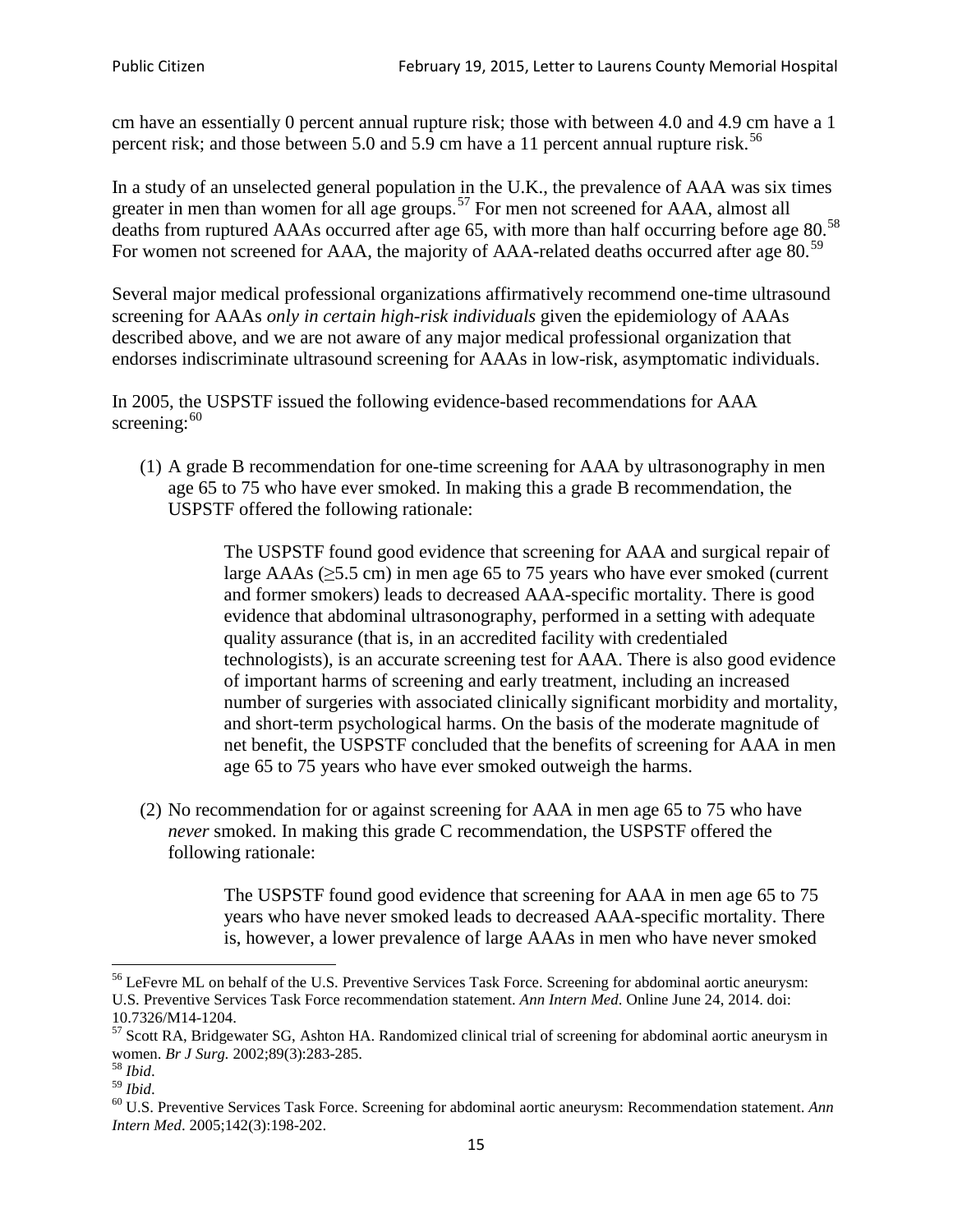compared with men who have ever smoked; thus, the potential benefit from screening men who have never smoked is small. There is good evidence that screening and early treatment lead to important harms, including an increased number of surgeries with associated clinically significant morbidity and mortality, and short-term psychological harms. The USPSTF concluded that the balance between the benefits and harms of screening for AAA is too close to make a general recommendation in this population.

(3) A grade D recommendation *against* routine screening for AAA in women. In making this a grade D recommendation, the USPSTF offered the following rationale:

> Because of the low prevalence of large AAAs in women, the number of AAArelated deaths that can be prevented by screening this population is small. There is good evidence that screening and early treatment result in important harms, including an increased number of surgeries with associated morbidity and mortality, and psychological harms. The USPSTF concluded that the harms of screening women for AAA therefore outweigh the benefits.

In June 2014, the USPSTF issued a revised recommendation statement, based on an updated review of the available evidence published between January 2004 and January 2013.<sup>[61](#page-15-0)</sup> The updated recommendations differ slightly from the 2005 recommendations and include the following: $62$ 

(1) A grade B recommendation for one-time screening for AAA with ultrasonography in men ages 65 to 75 who have ever smoked (no change from 2005). The USPSTF provided the following updated rationale for this unchanged recommendation:

> Four large, population-based, randomized, controlled trials (RCTs) show that invitation to 1-time screening for AAA is associated with reduced AAA-specific mortality in men. This benefit begins 3 years after testing and persists up to 15 years. In addition, risk reduction for AAA rupture and emergency surgery persists up to 10 to 13 years.

> In the 2 highest-quality trials, the relative reduction in AAA-specific mortality after 13 years was 42% to 66%. In the largest trial, where prevalence of AAA was approximately 5% in the screened group, screening was associated with an absolute risk reduction in death of 1.4 per 1000 men.

Abdominal aortic aneurysms are most prevalent in men who have ever smoked, occurring in approximately 6% to 7% of this population. This prevalence increases the importance of screening in these men because it maximizes the absolute benefit that could be achieved (that is, it improves the likelihood that

<span id="page-15-0"></span><sup>61</sup> Guirguis-Blake JM, Beil TL, Senger CA Whitlock EP. Ultrasonography screening for abdominal aortic aneurysms: A systematic review for the U.S. Preventive Services Task Force. *Ann Intern Med*. 2014;160(5):321- 329.

<span id="page-15-1"></span> $62$  LeFevre ML on behalf of the U.S. Preventive Services Task Force. Screening for abdominal aortic aneurysm: U.S. Preventive Services Task Force recommendation statement. *Ann Intern Med*. 2014;161(4):281-290..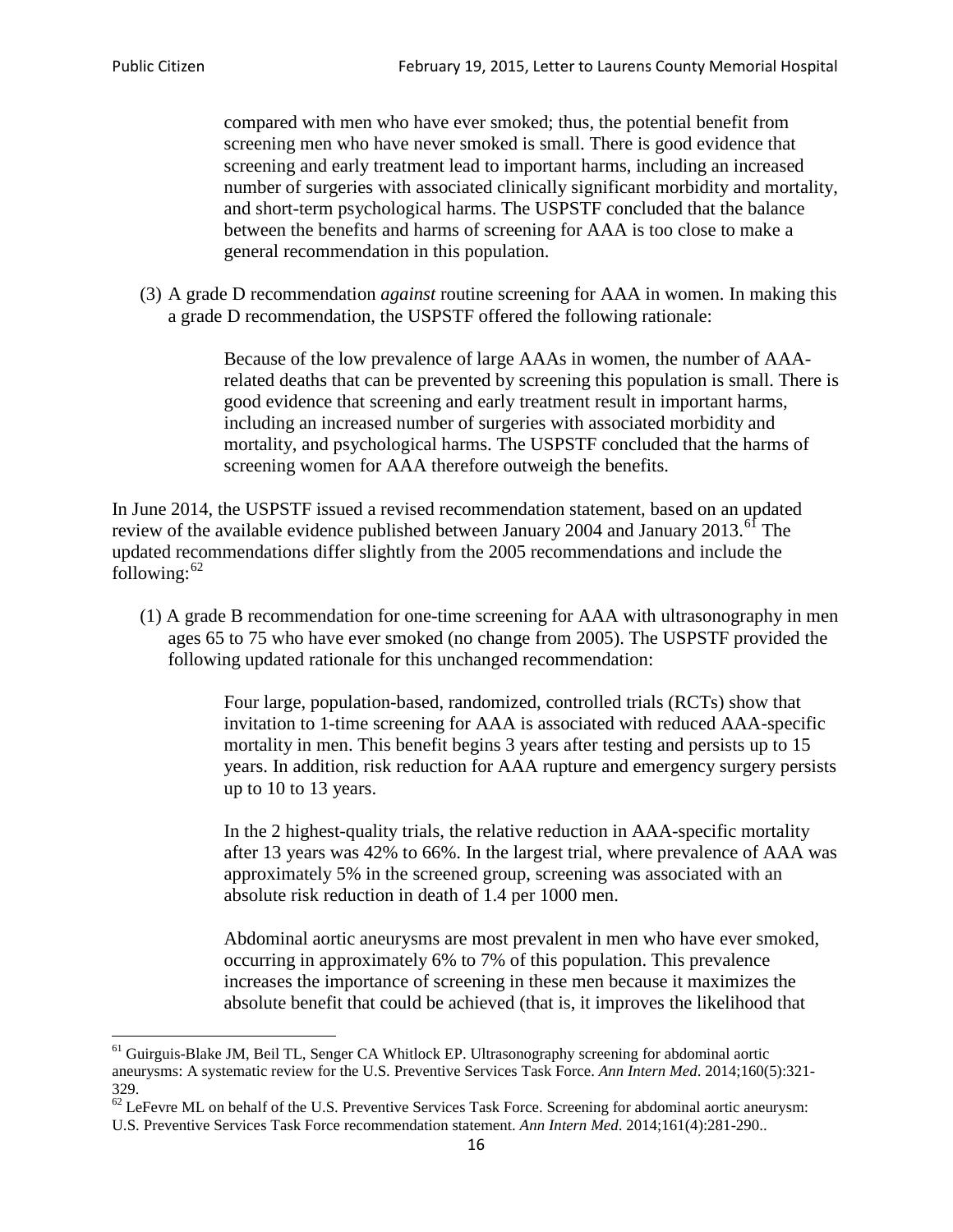men in this group will benefit from screening). Convincing evidence shows that 1-time screening with ultrasonography results in a moderate benefit in men aged 65 to 75 years who have ever smoked.

The USPSTF concluded with high certainty that screening for AAA with ultrasonography in men ages 65 to 75 who have ever smoked has a moderate net benefit.

(2) A grade C recommendation that clinicians *selectively* offer screening for AAA in men ages 65 to 75 who have never smoked rather than routinely screening all men in this group. Evidence indicates that the net benefit of screening all men ages 65 to 75 years who have never smoked is small. In determining whether this service is appropriate in individual cases, patients and clinicians should consider the balance of benefits and harms on the basis of evidence relevant to the patient's medical history, family history, other risk factors, and personal values. The USPSTF offered the following rationale for this new recommendation:

> Screening men overall reduces AAA-specific death, rupture, and emergency surgery. However, the lower prevalence of AAA in men who have never smoked (approximately 2%) substantially reduces the absolute benefit (that is, it greatly lowers the probability that men in this group will benefit from screening). Adequate evidence shows that 1-time screening for AAA with ultrasonography results in a small benefit in men aged 65 to 75 years who have never smoked.

The USPSTF also suggested the following clinical considerations with respect to this new recommendation:

Despite the demonstrated benefits of screening for AAA in men overall, the lower prevalence of AAA in male never-smokers versus male ever-smokers suggests that clinicians should consider a patient's risk factors and the potential for harm before screening for AAA rather than routinely offering screening to all male never-smokers. Important risk factors for AAA include older age and a firstdegree relative with an AAA; other risk factors include a history of other vascular aneurysms, coronary artery disease, cerebrovascular disease, atherosclerosis, hypercholesterolemia, obesity, and hypertension. Factors associated with a reduced risk for AAA include African American race, Hispanic ethnicity, and diabetes.

(3) An I statement concluding that the current evidence is insufficient to assess the balance of benefits and harms of screening for AAA in women ages 65 to 75 who have ever smoked. (An I statement means the USPSTF concludes that the current evidence is insufficient to assess the balance of benefits and harms of the service. Evidence may be lacking, of poor quality, or conflicting, and the balance of benefits and harms cannot be determined.) The USPSTF offered the following rationale for this draft statement:

> *Potential Preventable Burden.* A screening study in Sweden found that the prevalence of AAA in women aged 70 years was low (0.8%) for ever-smokers but increased to 2.0% for current smokers. A meta-analysis of individual-patient data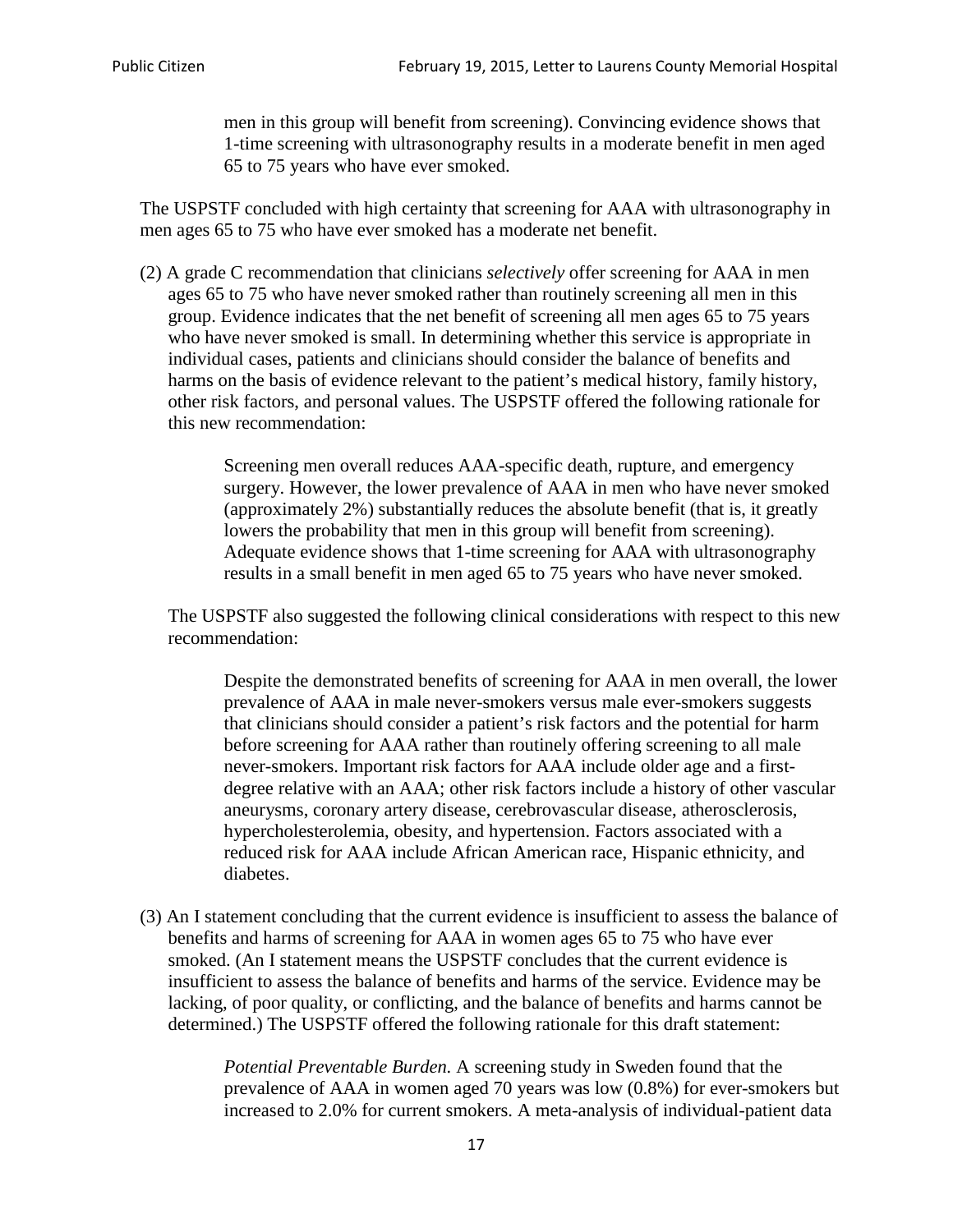found that women have a higher risk than men for AAA rupture at the same diameter (hazard ratio [HR], 3.76 [95% CI, 2.58 to 5.47]). However, AAAassociated deaths occur at an older age in women (at a time of increased competing causes of death and a declining benefit–risk ratio for operative interventions), with 70% of deaths occurring after age 80 years in women compared with fewer than 50% in men. In the only screening RCT that included women, most screen-detected AAAs in women were small (3.0 to 3.9 cm) and AAA-specific mortality was low in screened and unscreened women  $(<0.2\%)$ after 10 years.

*Potential Harms.* Four RCTs (primarily done in men) showed that screening for AAA doubled the rate of AAA-associated surgeries, largely driven by an increase in elective surgeries. Most screen-detected AAAs were below the 5.5-cm threshold for immediate repair. This finding generally results in long-term or lifelong surveillance and is probably associated with some amount of overtreatment, although the magnitude of this burden is difficult to quantify.

Most screening trials reported an associated decrease in emergency AAA repairs and a reduced 30-day mortality rate associated with emergency surgery in populations invited to screen, although mortality associated with elective surgery was not reduced. Operative mortality associated with AAAs is higher in women than in men (7% vs. 5% for open repair and 2% vs. 1% for endovascular repair, respectively).

*Costs.* In addition to the cost of ultrasonography screening (approximately \$100), the estimated potential associated cost of elective surgery to repair a screendetected AAA ranges from \$37 000 to \$43 000. Potential opportunity costs also may arise, because screening may take the place of other preventive activities that may be more beneficial to the patient.

*Current Practice.* Screening for AAA is provided as part of the "welcome-to-Medicare visit" for women who have a family history of AAA. However, the evidence is insufficient to accurately characterize current practice patterns related to screening for AAA in women.

A retrospective analysis from 2000 to 2010 used the National Inpatient Sample, a database that has a stratified 20% random sample of all nonfederal inpatient hospital admissions in the United States. This analysis found that women are more likely than men to have open surgery versus endovascular aneurysm repair (EVAR) for unruptured AAA (24% vs. 17%, respectively), potentially because of issues with access to the iliac artery (that is, smaller artery size) that may preclude endovascular management.

A retrospective review of 4026 AAA repairs in the Vascular Study Group of New England database (a voluntary registry from 30 academic and community hospitals in the 6 New England states) reported that women were more likely than men to have open surgery versus EVAR and to be older and have smaller aortic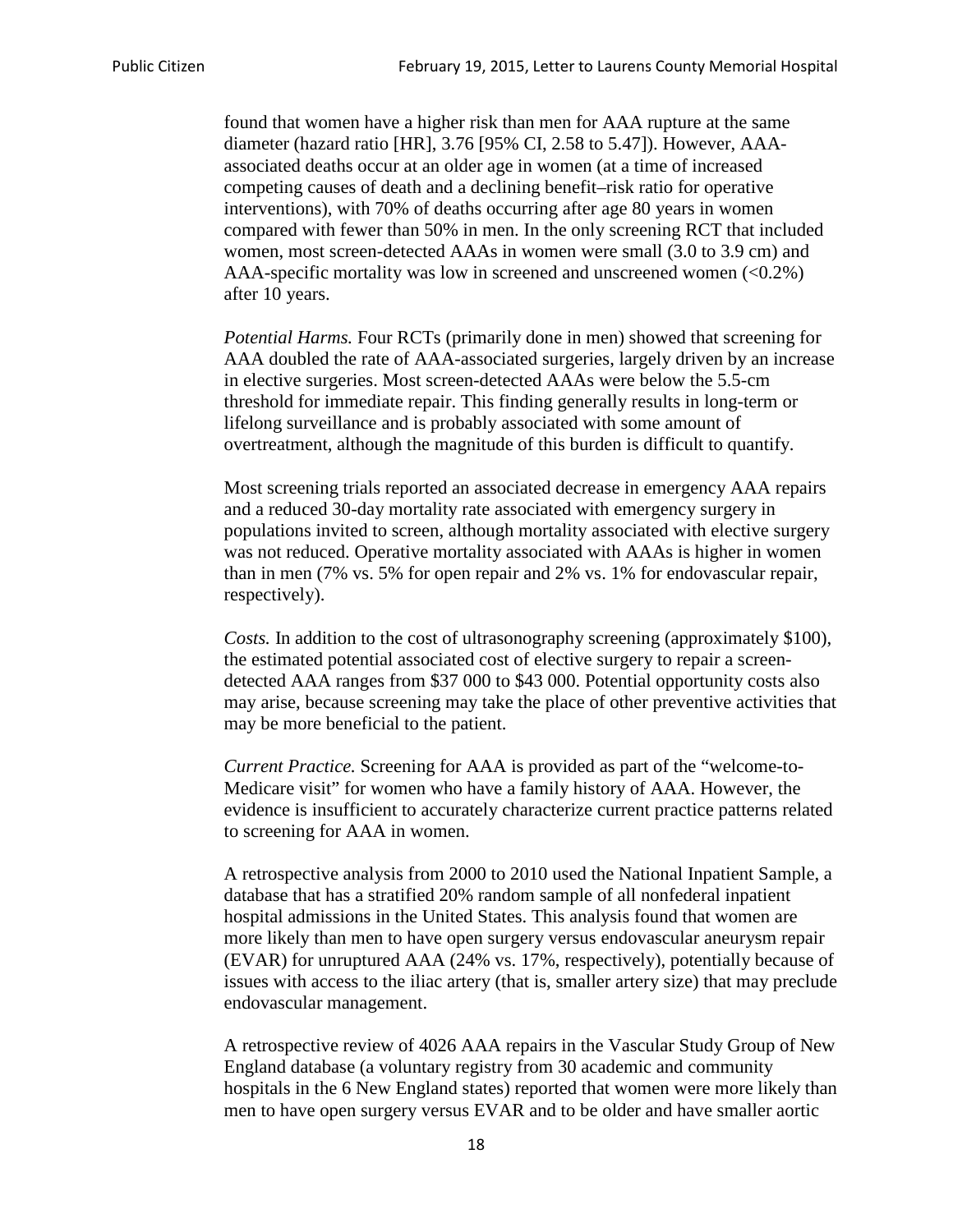diameters at the time of repair. Postoperative complications were higher in women than in men after elective EVAR or open repair, including emergency reoperations, dysrhythmias, leg ischemia or emboli, bowel ischemia, or need for discharge to another medical facility rather than home.

(4) A grade D recommendation *against* routine screening for AAA in women who have never smoked. The USPSTF offered the following rationale for this draft updated recommendation:

> The prevalence of AAA in women who have never smoked is low (0.03% to 0.60% in women aged 50 to 79 years). The evidence also shows no apparent benefit of screening for AAA in women. The USPSTF therefore concludes that adequate evidence shows that the absolute benefit of 1-time screening for AAA with ultrasonography in women who have never smoked can effectively be bounded at none or almost none.

In discussing the harms of detection and early treatment of AAAs, the USPSTF noted the following: $63$ 

In the available trials, groups invited to screening were approximately twice as likely as control groups to have any AAA surgery within 3 to 5 years, predominantly driven by an increase in elective surgeries. More than 90% of AAAs identified by screening were below the 5.5-cm threshold for immediate repair. Detecting smaller AAAs generally leads to long-term (potentially lifelong) surveillance.

A person's risk for death related to elective surgery for AAA is lower than that for death related to emergency surgery for rupture. However, the increase in the overall rates of detection and surgery in the screening groups still potentially represents a harm. A proportion of AAAs will never rupture because they do not advance or because a person dies of a competing cause.

The exact extent of overdiagnosis and overtreatment is difficult to estimate. One study from Massachusetts General Hospital reviewed 24 000 consecutive autopsies between 1952 and 1975 and found that 75% of the 473 patients who died with an undetected or unoperated AAA had a cause of death not related to the AAA (41% were >5.1 cm in diameter). Given that even elective treatment is associated with some risk for perioperative mortality, overtreatment is an important issue to consider when deciding whether to screen for this condition....

Convincing evidence shows that the harms associated with 1-time screening for AAA with ultrasonography are at least small in all populations and potentially higher in women because of their higher risk for operative mortality.

In 2011, the Society for Vascular Surgery issued a position statement on vascular screening recommending a one-time ultrasound screening for AAA for all men age 65 or older and

<span id="page-18-0"></span><sup>63</sup> *Ibid*.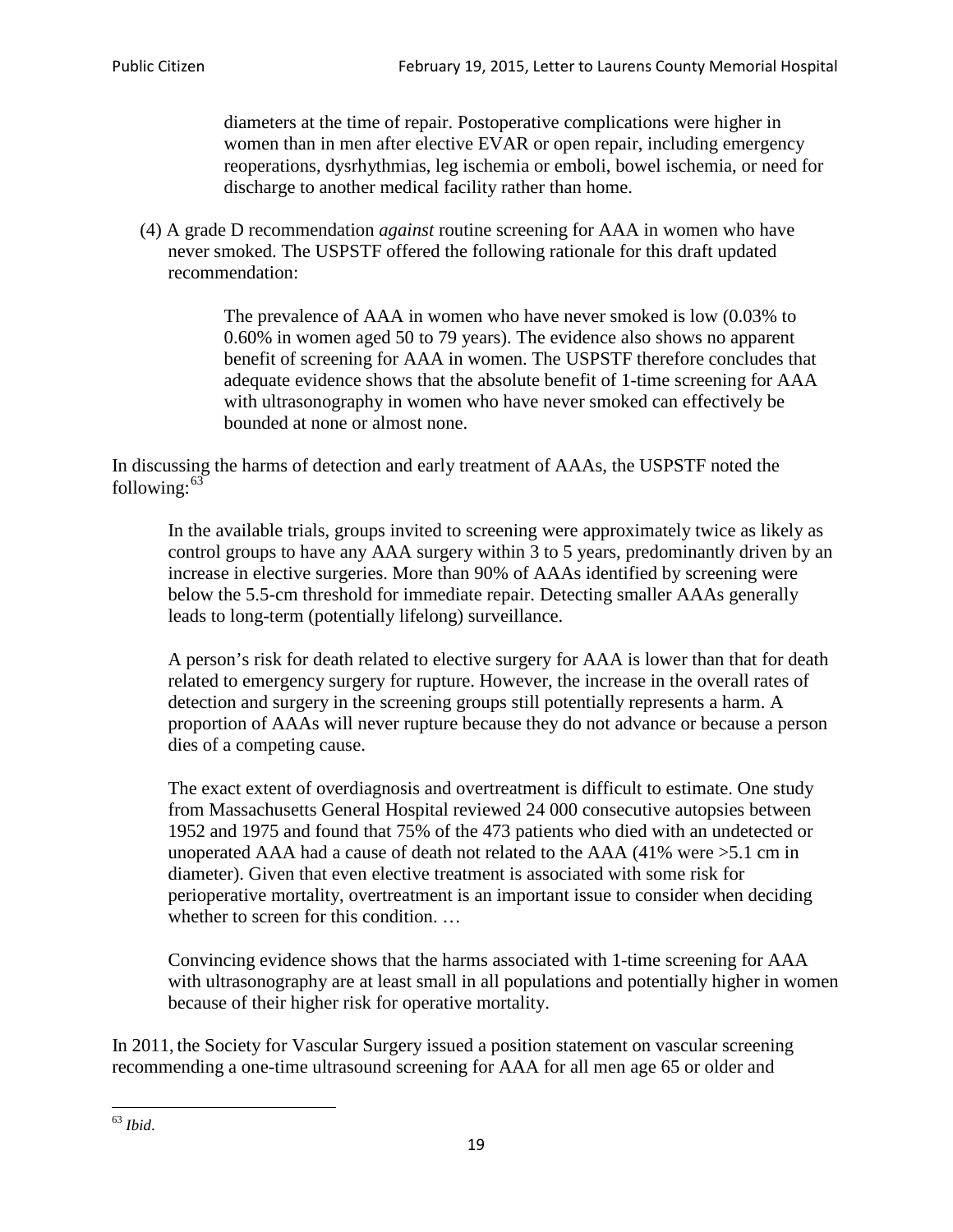screening men as early as age 55 who have a family history of AAA.<sup>[64](#page-19-0)</sup> The society also recommended one-time ultrasound screening for AAA for all women age 65 or older who have a family history of AAA or have smoked.

In 2012, the ACCF, American College of Radiology, American Institute of Ultrasound in Medicine, American Society of Echocardiography, American Society of Nephrology, Intersocietal Commission for the Accreditation of Vascular Laboratories, Society for Cardiovascular Angiography and Interventions, Society of Cardiovascular Computed Tomography, Society for Interventional Radiology, Society for Vascular Medicine, and Society for Vascular Surgery jointly issued evidence-based appropriate use criteria for noninvasive vascular testing (ultrasound and physiological testing) for a variety of possible indications.<sup>[65](#page-19-1)</sup> For each indication, these organizations classified the use of noninvasive vascular testing into one of the following three categories:

- **Appropriate:** The test is one in which the expected incremental information, combined with clinical judgment, exceeds the expected negative consequences — including the risks of the procedure itself and the downstream impact of poor test performance such as delay in diagnosis (false-negatives) or inappropriate diagnosis (false-positives) — by a sufficiently wide margin for the specific indication that the procedure is generally considered acceptable care and a reasonable approach for the indication.
- **Uncertain:** The test *may* be generally acceptable and *may* be a reasonable approach for the specific indication; uncertainty also implies that more research and/or patient information is needed to classify the indication definitively.
- **Inappropriate:** The test *is not* generally acceptable and *is not* a reasonable approach for the specific indication.

These organizations classify screening for AAA as *inappropriate* for anyone under age 65 with no history of smoking, except as noted below. They also classify such screening as *uncertain* for anyone 65 or older with no history of smoking.

These organizations did classify screening for AAA as *appropriate* for the following subgroups:

- Adults older than age 60 with a first-degree relative with an AAA.
- Adults age 65 or older who are current or former smokers.

In summary, the USPSTF and many other major medical professional organizations recommended against routine screening for AAA, or designate such screening as inappropriate for those individuals who are not at high risk for developing AAA. Screening for AAA in the

<span id="page-19-0"></span><sup>64</sup> Society for Vascular Surgery. SVS Position Statement on Vascular Screenings. January 2011. [http://www.vascularweb.org/about/positionstatements/Pages/svs-position-statement-on-vascular-screening.aspx.](http://www.vascularweb.org/about/positionstatements/Pages/svs-position-statement-on-vascular-screening.aspx) 

<span id="page-19-1"></span>Accessed August 21, 2014.<br><sup>65</sup> Mohler ER, Gornik HL, Gerhard-Herman M, et al. ACCF/ACR/AIUM/ASE/ASN/ICAVL/SCAI/SCCT/SIR/ SVM/SVS 2012 appropriate use criteria for peripheral vascular ultrasound and physiological testing part I: Arterial ultrasound and physiological testing*. J Am Coll Cardiol*. 2012;60(3):242-276.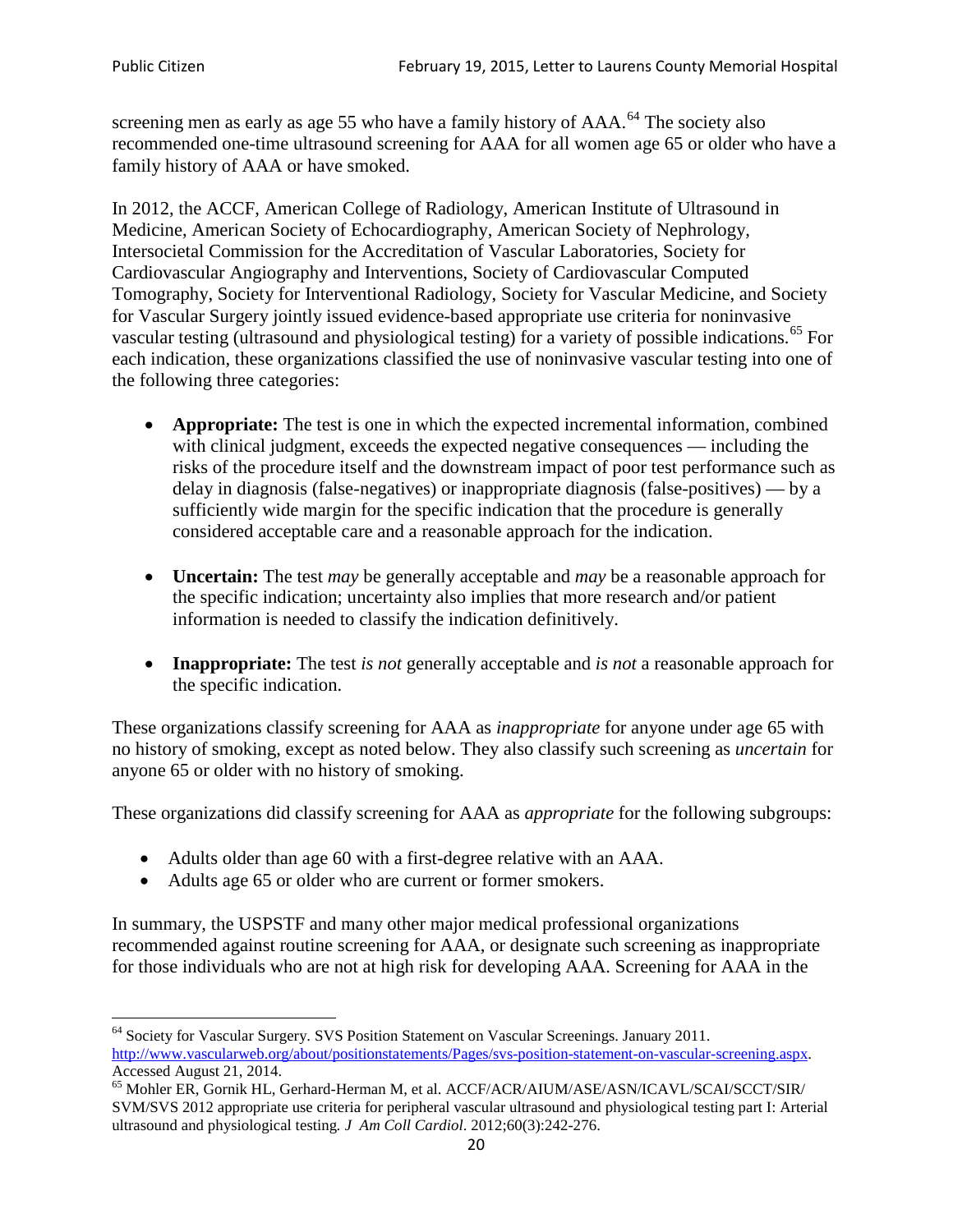general, asymptomatic population has *not* been shown to significantly improve clinical outcome and is likely to do more harm than good.

## **D. Peripheral Arterial Disease Test:**

The Life Line Screening online promotional materials state:<sup>[66](#page-20-0)</sup>

Peripheral Arterial Disease (PAD), more commonly known as hardening of the arteries, affects about eight million Americans. It is a condition in which the large and mediumsized arteries supplying blood to the legs become narrow or clogged, constricting the flow of blood. PAD is caused by atherosclerosis, a gradual process in which cholesterol and scar tissue build up, forming a substance called plaque that clogs the artery. PAD not only causes pain and disability, it also is associated with a much higher risk of heart disease. …

Peripheral Arterial Disease Screening

o A quick, easy and non-invasive procedure, PAD screening is done by using the ankle-brachial index (ABI). After removing your socks and shoes, you will have pressure cuffs placed around your upper arms and ankles. A small ultrasound device will then measure the systolic blood pressure in your limbs. …

Who should have a peripheral arterial disease screening?

• Anyone with risk factors

How often should I get a peripheral arterial disease screening?

• Annually

In 2012, the ACCF, American College of Radiology, American Institute of Ultrasound in Medicine, American Society of Echocardiography, American Society of Nephrology, Intersocietal Commission for the Accreditation of Vascular Laboratories, Society for Cardiovascular Angiography and Interventions, Society of Cardiovascular Computed Tomography, Society for Interventional Radiology, Society for Vascular Medicine, and Society for Vascular Surgery jointly issued evidence-based appropriate use criteria for noninvasive vascular testing (ultrasound and physiological testing) for a variety of possible indications. These appropriate use criteria identify the following as the only appropriate indications for lower extremity artery testing with ABI: patients with diminished pulses, femoral bruit, age greater than 50 with diabetes or smoking, or age greater than 70, which is consistent with ACC/AHA PAD guidelines. The evaluation with ABI for those younger than 50 and those with diabetes was classified as uncertain.<sup>[67](#page-20-1)</sup>

<span id="page-20-0"></span><sup>&</sup>lt;sup>66</sup> Life Line Screening. Peripheral arterial disease screening. [http://www.lifelinescreening.com/What-We-Do/What-](http://www.lifelinescreening.com/What-We-Do/What-We-Screen-For/Peripheral-Arterial-Disease)[We-Screen-For/Peripheral-Arterial-Disease.](http://www.lifelinescreening.com/What-We-Do/What-We-Screen-For/Peripheral-Arterial-Disease) Accessed January 9, 2015.<br><sup>67</sup> Mohler ER, Gornik HL, Gerhard-Herman M, et al. ACCF/ACR/AIUM/ASE/ASN/ICAVL/SCAI/SCCT/SIR/

<span id="page-20-1"></span>SVM/SVS 2012 appropriate use criteria for peripheral vascular ultrasound and physiological testing part I: Arterial ultrasound and physiological testing. *J Am Coll Cardiol*. 2012;60(3):242-276.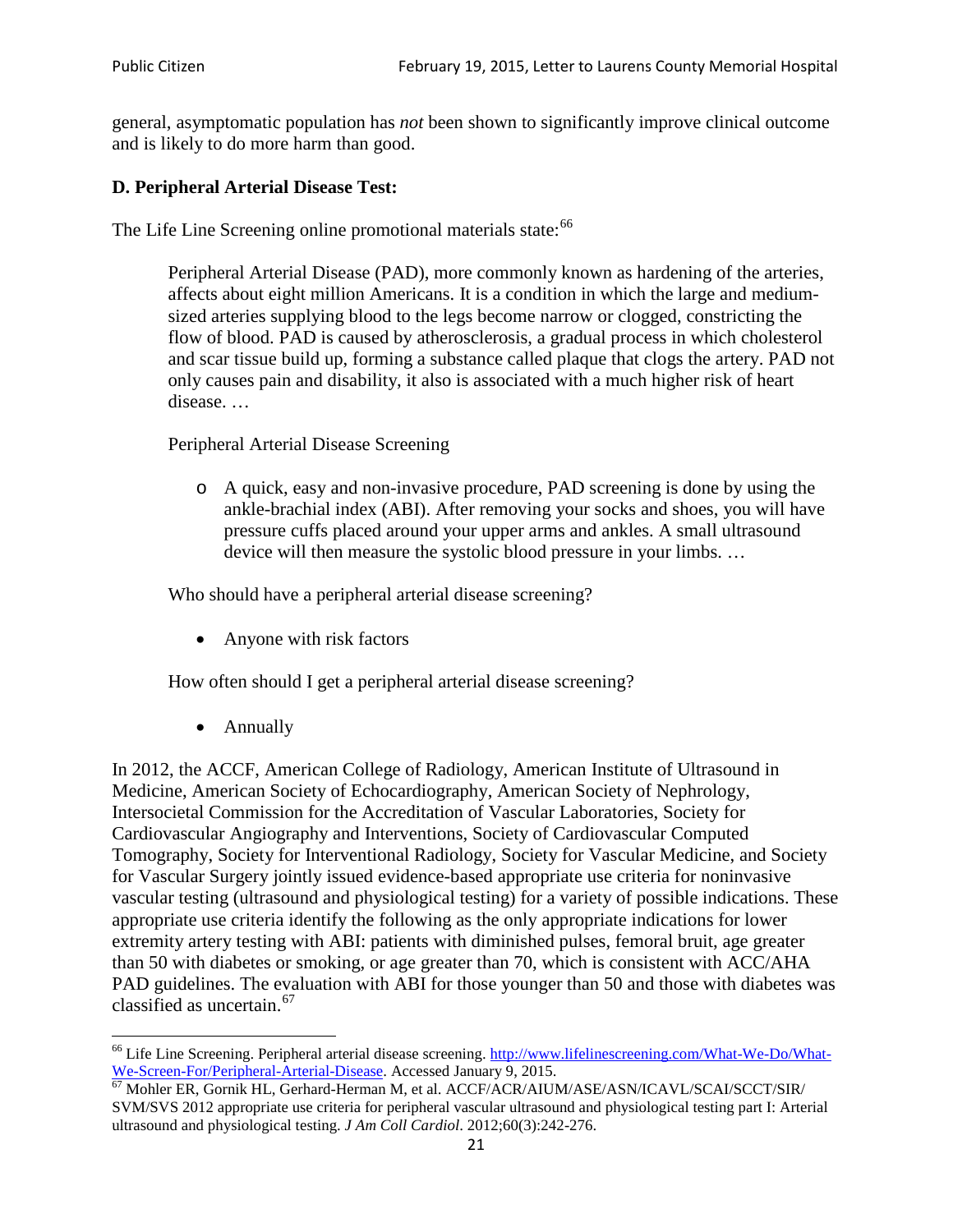In 2013, the USPSTF, based on a systematic review of the scientific literature,<sup>[68](#page-21-0)</sup> issued a grade I statement on ABI testing, concluding that the current evidence is *insufficient* to assess the balance of benefits and harms of screening for peripheral artery disease and cardiovascular disease risk assessment with ABI in adults.<sup>[69](#page-21-1)</sup> In making this statement, the USPSTF noted the following regarding its assessment of the possible benefits and harms of ABI screening:

#### **Benefits of Detection and Early Treatment**

The USPSTF found no evidence that screening for and treatment of PAD in asymptomatic patients leads to clinically important benefits. It also reviewed the potential benefits of adding the ABI to the Framingham Risk Score (FRS) and found evidence that this results in some patient risk reclassification; however, how often the reclassification is appropriate or whether it results in improved clinical outcomes is not known.

Determining the overall benefit of ABI testing requires not only evidence on appropriate risk reclassification but also evidence that this reclassification leads to treatments shown to improve clinical outcomes. One randomized trial found that aspirin did not reduce [cardiovascular disease] events in patients with a low ABI. No studies assessed the effect of lipid-lowering therapy or other cardiovascular risk reduction interventions in patients with asymptomatic PAD and no known diagnosis of [cardiovascular disease] or diabetes. The USPSTF found inadequate evidence that early treatment of screen-detected PAD leads to improvement in clinical outcomes.

#### **Harms of Detection and Early Treatment**

The USPSTF found no studies addressing the magnitude of harms of screening for PAD with the ABI; however, the direct harms to the patient of screening itself, beyond the time needed for the test, are probably minimal. Other harms resulting from testing may include false-positive results, exposure to gadolinium or contrast dye if magnetic resonance angiography (MRA) or computed tomography angiography (CTA) is used to confirm diagnosis, anxiety, labeling, and opportunity costs.

The USPSTF found inadequate evidence on the harms of early treatment of screendetected PAD. One study showed that low-dose aspirin treatment in asymptomatic patients with a low ABI may increase bleeding. Additional harms associated with treatment include use of unnecessary medications (or higher doses) and their resulting adverse effects and discontinuation of medications known to be effective in patients with established coronary artery disease (CAD) if the patient is reclassified to a lower risk category on the basis of a normal ABI.

We are not aware of any major medical professional organization that endorses such screening for peripheral vascular disease with ABI in the general asymptomatic population.

Moreover, treatment benefits for asymptomatic individuals with screen-detected PAD are not well established, and there appear to be no studies that directly assess the impact of screening

<span id="page-21-0"></span><sup>&</sup>lt;sup>68</sup> Lin JS, Olson CM, Johnson ES, Whitlock EP. The ankle-brachial index for peripheral artery disease screening and cardiovascular disease prediction among asymptomatic adults: A systematic evidence review for the U.S. Preventive Services Task Force. *Ann Intern Med.* 2013;159(5):333-341.<br><sup>69</sup> Moyer VA, U.S. Preventive Services Task Force. Screening for peripheral artery disease and cardiovascular

<span id="page-21-1"></span>disease risk assessment with the ankle–brachial index in adults: U.S. Preventive Service Task Force recommendation statement. *Ann Intern Med.* 2013;159(5):342-348.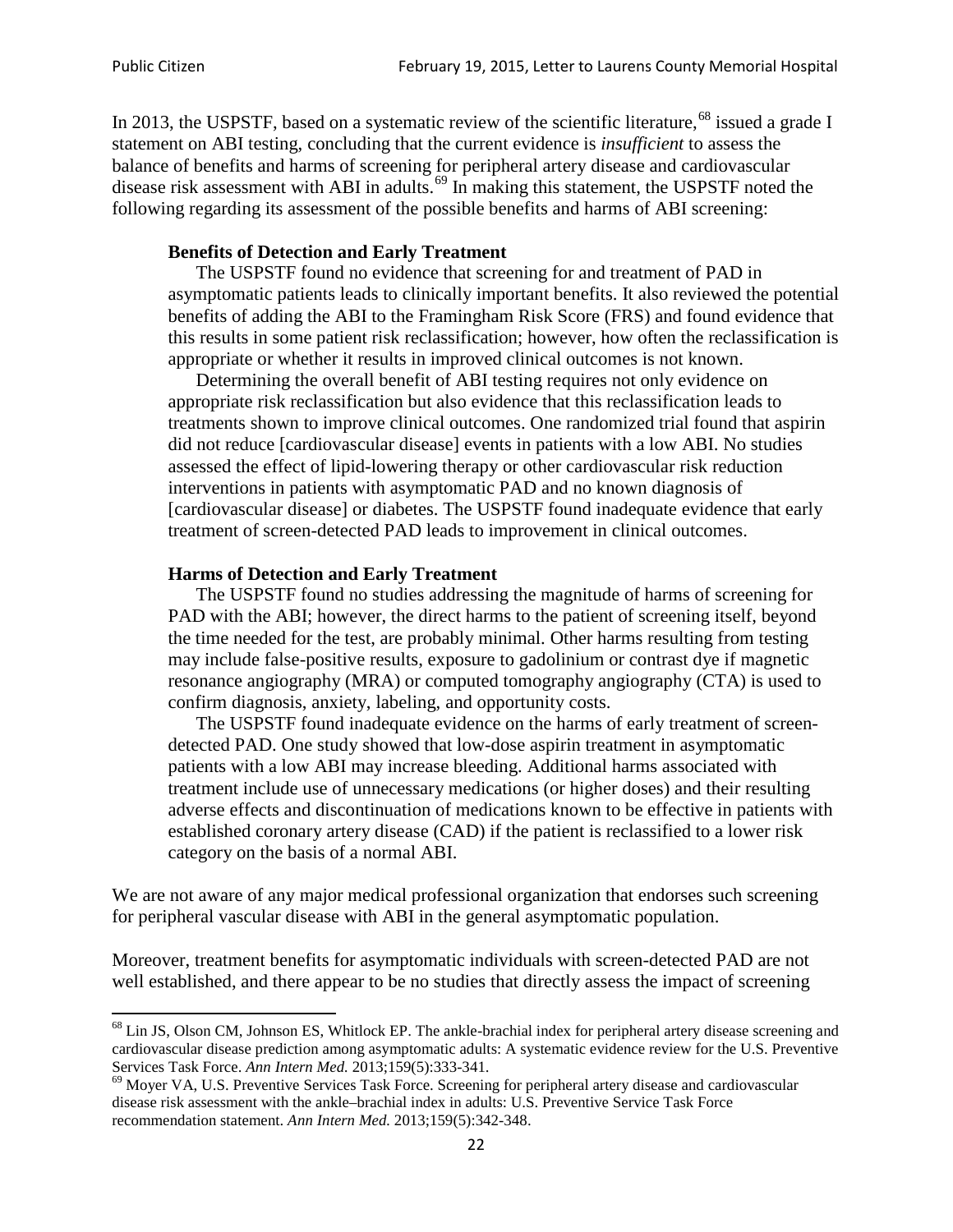unselected adults (or generally asymptomatic adults) with ABI on cardiovascular disease or PAD health outcomes.<sup>[70](#page-22-0)</sup>

## **E. Osteoporosis Screening/Bone Density Test**

The Life Line Screening online promotional materials state: $71$ 

Osteoporosis is a disease in which bone becomes extremely fragile. Bone is a complex living tissue that can be weakened by poor diet and lack of exercise.

As we age, bones begin to break down faster than new bone can be formed. Osteoporosis removes minerals from bones until they become so weak and brittle that they fracture very easily. Actions such as bending to pick up a newspaper, lifting a vacuum, or even coughing can cause a fracture. Some fractures, such as hip fractures, may require hospitalization or major surgery, and may result in disability or even death.

Screening for Osteoporosis

• An easy and painless procedure, an osteoporosis screening requires you to place your foot in an ultrasound device called a bone densitometer. This device then measures the bone mineral density [BMD] of your heel. The heel is measured because its bone is similar to that found in the hip, where fractures most often occur. …

Who should have an Osteoporosis screening?

• Anyone who has the risk factors associated with the disease ...

How often should I get an Osteoporosis screening?

• Annually

Several major medical professional organizations affirmatively recommend screening for osteoporosis in *certain high-risk individuals*, but we are not aware of any major medical professional organization that endorses such screening *annually* for any group of individuals.

In 2008, the American College of Physicians issued the following evidence-based recommendation for osteoporosis screening in men: $^{72}$  $^{72}$  $^{72}$ 

(1) Clinicians should periodically perform individualized assessment of risk factors for osteoporosis in older men (Grade: strong recommendation; moderate-quality evidence).

<span id="page-22-0"></span><sup>70</sup> [Lin JS,](http://www.ncbi.nlm.nih.gov/pubmed?term=Lin%20JS%5BAuthor%5D&cauthor=true&cauthor_uid=24156115) [Olson CM,](http://www.ncbi.nlm.nih.gov/pubmed?term=Olson%20CM%5BAuthor%5D&cauthor=true&cauthor_uid=24156115) [Johnson ES,](http://www.ncbi.nlm.nih.gov/pubmed?term=Johnson%20ES%5BAuthor%5D&cauthor=true&cauthor_uid=24156115) et al. *The Ankle Brachial Index for Peripheral Artery Disease Screening and Cardiovascular Disease Prediction in Asymptomatic Adults: A Systematic Evidence Review for the U.S. Preventive Services Task Force*. Rockville, MD: Agency for Healthcare Research and Quality; 2013.<br>http://www.ncbi.nlm.nih.gov/books/NBK164524. Accessed December 29, 2014.

<span id="page-22-1"></span> $\frac{1}{71}$  Life Line Screening. Osteoporosis screening/bone density test. [http://www.lifelinescreening.com/What-We-](http://www.lifelinescreening.com/What-We-Do/What-We-Screen-For/Osteoporosis)[Do/What-We-Screen-For/Osteoporosis.](http://www.lifelinescreening.com/What-We-Do/What-We-Screen-For/Osteoporosis) Accessed January 9, 2015. <sup>72</sup> Qaseem A, Snow V, Shekelle P, et al. Screening for osteoporosis in men: A clinical practice guideline from the

<span id="page-22-2"></span>American College of Physicians. *Ann Intern Med*. 2008;148(9):680-4.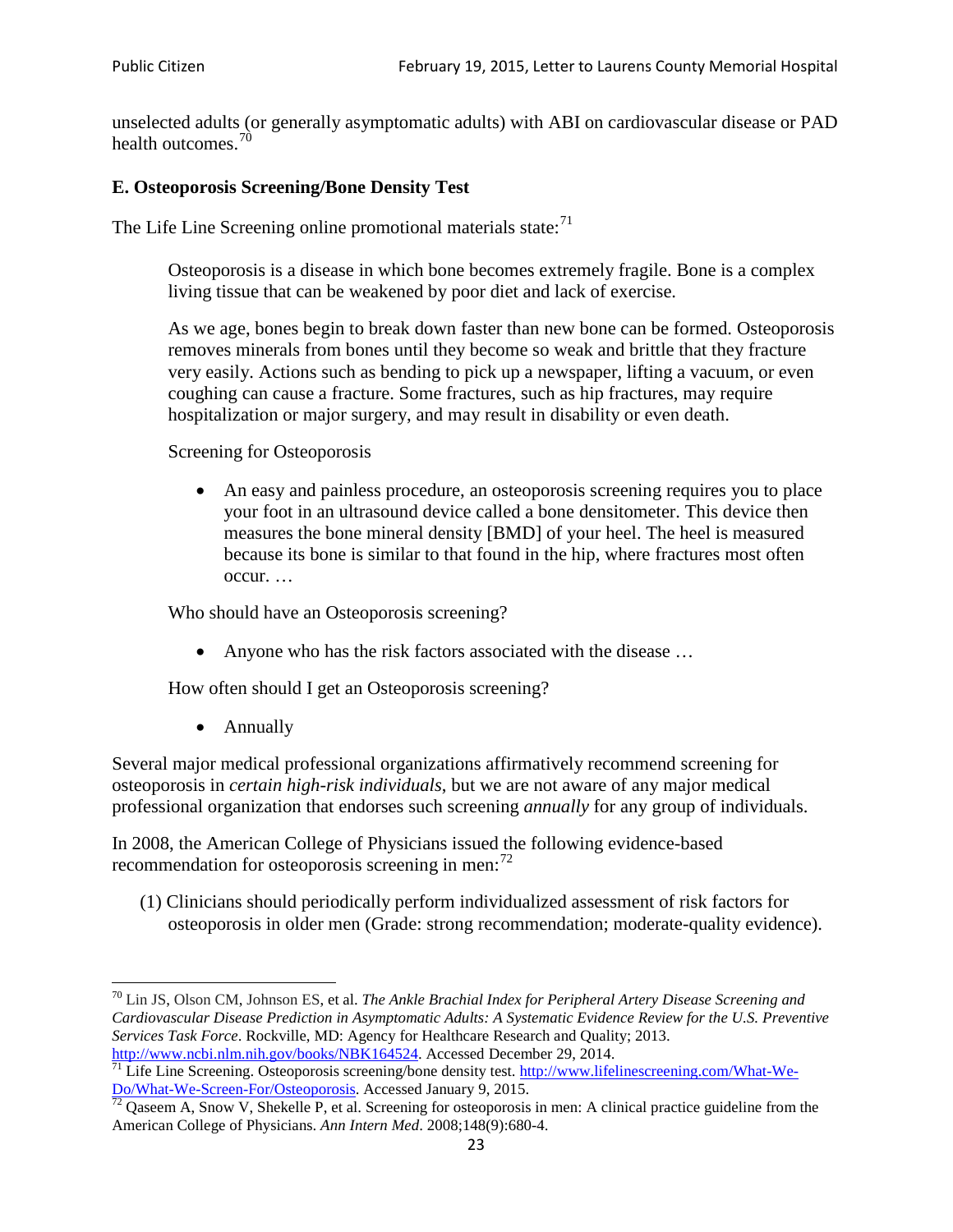A careful assessment of risk for osteoporosis in men is important. The appropriate age to start risk assessment is uncertain. However, by age 65 years, at least 6% of men have DXA [dual-energy X-ray absorptiometry]-determined osteoporosis, therefore, assessment of risk factors before this age is reasonable. Factors that increase the risk for osteoporosis in men include age (>70 years), low body weight (body mass index <20 to 25 kg/m2), weight loss  $\langle$  >10% [compared with the usual young or adult weight or weight loss in recent years]), physical inactivity (participates in no physical activities on a regular basis [walking, climbing stairs, carrying weights, housework, or gardening]), corticosteroid use, androgen deprivation therapy, and previous fragility fracture. Risk assessments should be updated periodically for men who choose not to be screened.

(2) Clinicians should obtain DXA for men who are at increased risk for osteoporosis and are candidates for drug therapy (Grade: strong recommendation; moderate-quality evidence).

Bone density measurement with DXA is the accepted reference standard for diagnosing osteoporosis in men. Men who are at increased risk for osteoporosis are candidates for DXA. Little evidence about alternatives to DXA exists. The 2 most studied methods are quantitative ultrasonography (usually of the calcaneus) and the OST [Osteoporosis Self-Assessment Tool]. Available evidence indicates that neither alternative is sufficiently sensitive or specific at predicting DXA-determined bone mass to be recommended as a substitute for DXA. Although 1 study has demonstrated a strong relationship between calcaneal ultrasonography and subsequent fracture, until treatment trials establish the effectiveness of therapy for osteoporosis diagnosed by ultrasonography rather than DXA, the role of ultrasonography in initiating therapy remains uncertain. No studies have evaluated the optimal intervals for repeated screening by using BMD measurement with DXA.

The evidence review showed that calcaneal ultrasonography predicts DXA-determined osteoporosis only modestly well. However, more important, it was a strong predictor of fracture in men. This may be because ultrasonography identifies other bone properties, such as bone quality, which may not be identified on DXA. Because treatment trials have not measured the effectiveness of therapy for osteoporosis diagnosed by ultrasonography rather than DXA, the role of ultrasonography in diagnosis remains uncertain.

In 2011, the USPSTF issued the following updated evidence-based recommendations for osteoporosis screening:<sup>[73](#page-23-0)</sup>

(1) A grade B recommendation for screening for osteoporosis in women aged 65 years or older and in younger women whose fracture risk is equal to or greater than that of a 65 year-old white woman who has no additional risk factors. In making this a grade B recommendation, the USPSTF offered the following rationale:

> No controlled studies have evaluated the effect of screening for osteoporosis on fracture rates or fracture-related morbidity or mortality.

<span id="page-23-0"></span><sup>&</sup>lt;sup>73</sup> U.S. Preventive Services Task Force. Screening for osteoporosis: U.S. Preventive Services Task Force recommendation statement. *Ann Intern Med*. 2011;154(5):356-364.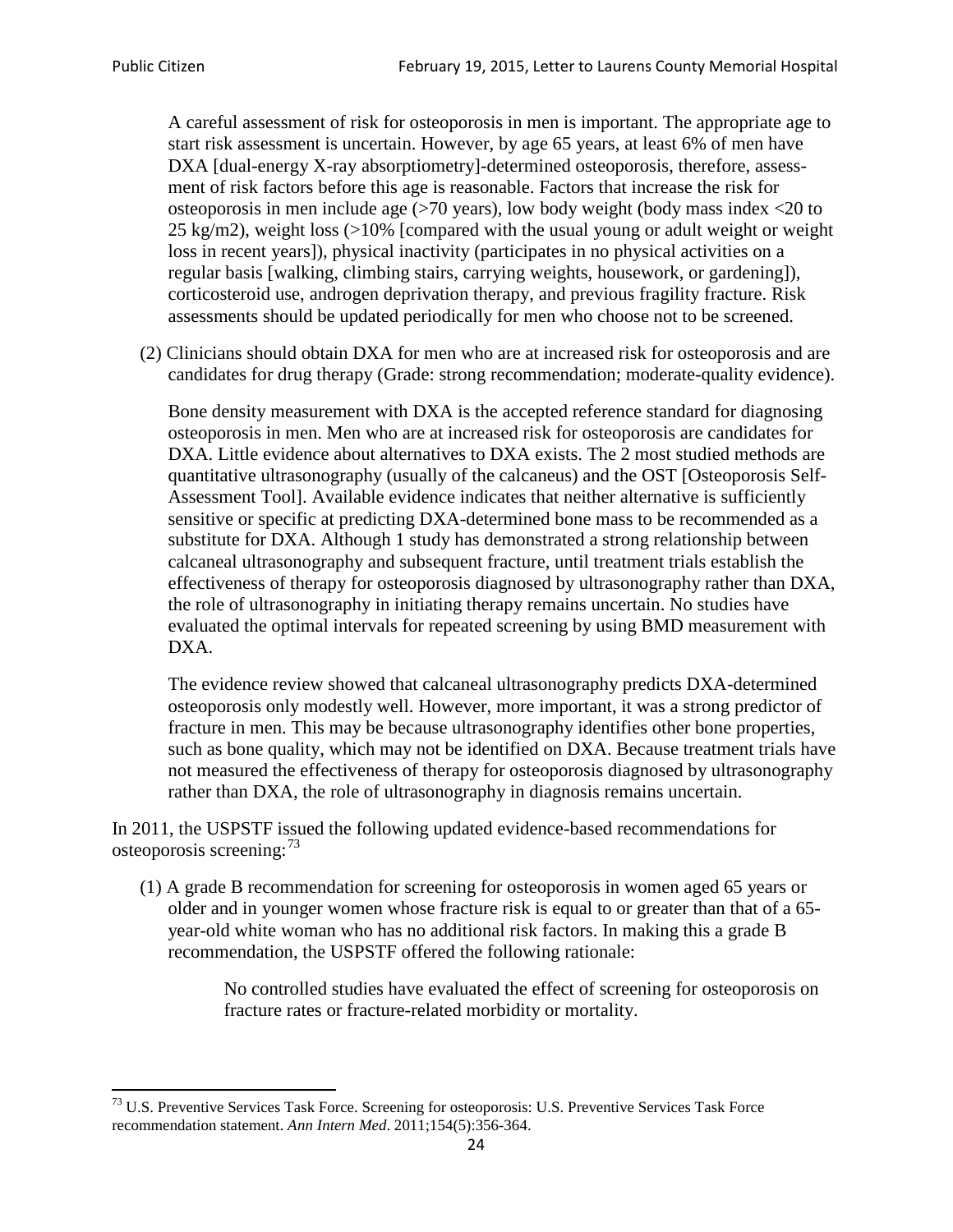In postmenopausal women who have no previous osteoporotic fractures, the USPSTF found convincing evidence that drug therapies reduce the risk for fractures. In women aged 65 years or older and in younger women whose fracture risk is equal to or greater than that of a 65-year-old white woman who has no additional risk factors, the USPSTF judged that the benefit of treating screeningdetected osteoporosis is at least moderate.

(2) An I statement concluding that the current evidence is insufficient to assess the balance of benefits and harms of screening for osteoporosis in men.

> Because of the lack of relevant studies, the USPSTF found inadequate evidence that drug therapies reduce the risk for fractures in men who have no previous osteoporotic fractures. The USPSTF identified the absence of randomized trials of primary fracture prevention in men who have osteoporosis as a critical gap in the evidence.

The USPSTF concludes that for men, evidence of the benefits of screening for osteoporosis is lacking and the balance of benefits and harms cannot be determined.

In discussing how often women should be screened for osteoporosis, the USPSTF noted the following: $74$ 

The potential value of rescreening women whose initial screening test did not detect osteoporosis is to improve fracture risk prediction. Evidence is lacking about optimal intervals for repeated screening and whether repeated screening is necessary in a woman with normal BMD. Because of limitations in the precision of testing, a minimum of 2 years may be needed to reliably measure a change in BMD; however, longer intervals may be necessary to improve fracture risk prediction. A prospective study of 4124 women aged 65 years or older found that neither repeated BMD measurement nor the change in BMD after 8 years was more predictive of subsequent fracture risk than the original measurement.

In 2012, the American College of Obstetricians and Gynecologists (ACOG) issued the following updated evidence-based recommendations on screening women for osteoporosis:<sup>[75](#page-24-1)</sup>

Bone density screening for women should begin at age 65 years. DXA absorptiometry screening can be used selectively for women younger than 65 years if they are postmenopausal and have other significant risk factors for osteoporosis or fracture.

Regarding how often women should be screened for osteoporosis, the ACOG recommended the following: $^{76}$  $^{76}$  $^{76}$ 

(1) In the absence of new risk factors, DXA screening should not be performed more frequently than every 2 years.

<span id="page-24-2"></span><span id="page-24-1"></span><span id="page-24-0"></span><sup>74</sup> *Ibid.* <sup>75</sup> American College of Obstetricians and Gynecologists. Osteoporosis. September 17, 2012. [http://www.guideline.gov/content.aspx?id=38413#Section420.](http://www.guideline.gov/content.aspx?id=38413#Section420) Accessed January 7, 2015.<br><sup>76</sup> *Ibid.*